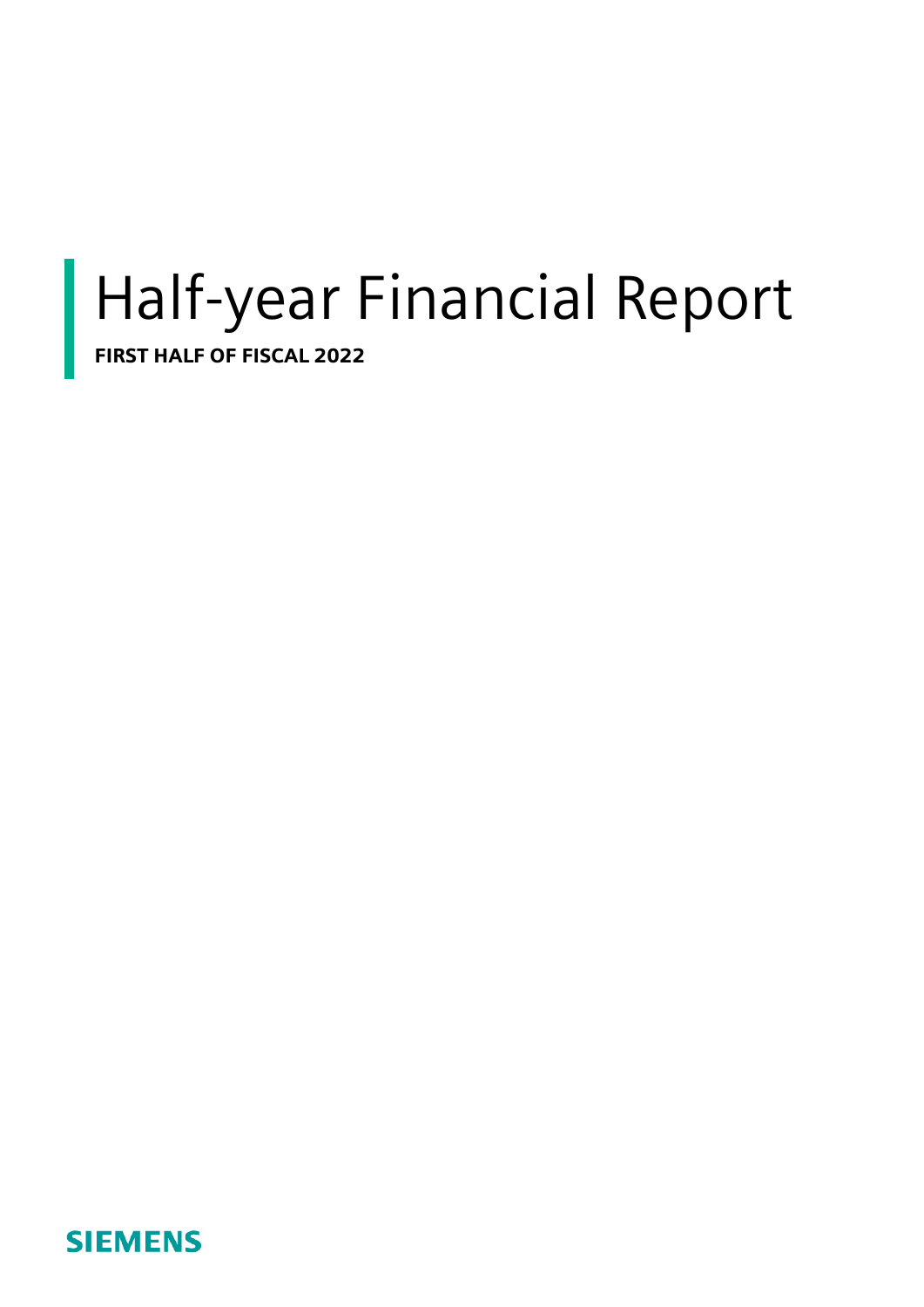### **Table of contents**

| 3              | A          | Interim Group Management Report                      |
|----------------|------------|------------------------------------------------------|
| 3              | A.1        | Results of operations                                |
| 5              | A.2        | Net assets and financial position                    |
| 6              | A.3        | Outlook                                              |
| 6              | A.4        | Risks and opportunities                              |
|                |            |                                                      |
| $\overline{7}$ | B          | <b>Half-year Consolidated Financial Statements</b>   |
| $\overline{7}$ | B.1        | <b>Consolidated Statements of Income</b>             |
| $\overline{7}$ | B.2        | Consolidated Statements of Comprehensive Income      |
| 8              | B.3        | <b>Consolidated Statements of Financial Position</b> |
| 9              | <b>B.4</b> | <b>Consolidated Statements of Cash Flows</b>         |
| 10             | B.5        | Consolidated Statements of Changes in Equity         |
| 11             | <b>B.6</b> | Notes to Half-year Consolidated Financial Statements |
|                |            |                                                      |
| 17             | C          | <b>Additional information</b>                        |
| 17             | C.1        | Responsibility statement                             |
| 17             | C.2        | Review report                                        |
| 18             | C.3        | Notes and forward-looking statements                 |

#### **Introduction**

Siemens AG's Half-year Financial Report complies with the applicable legal requirements of the German Securities Trading Act (Wertpapierhandelsgesetz – WpHG) and comprises condensed Half-year Consolidated Financial Statements, an Interim Group Management Report and a Responsibility statement in accordance with section 115 WpHG.

The Half-year Consolidated Financial Statements are in accordance with IFRS applicable to interim financial reporting as issued by the IASB and as adopted by the EU.

This Half-year Financial Report should be read in conjunction with our Combined Management Report and our Consolidated Financial Statements for fiscal 2021, which include a detailed analysis of our operations and activities as well as explanations of financial measures used.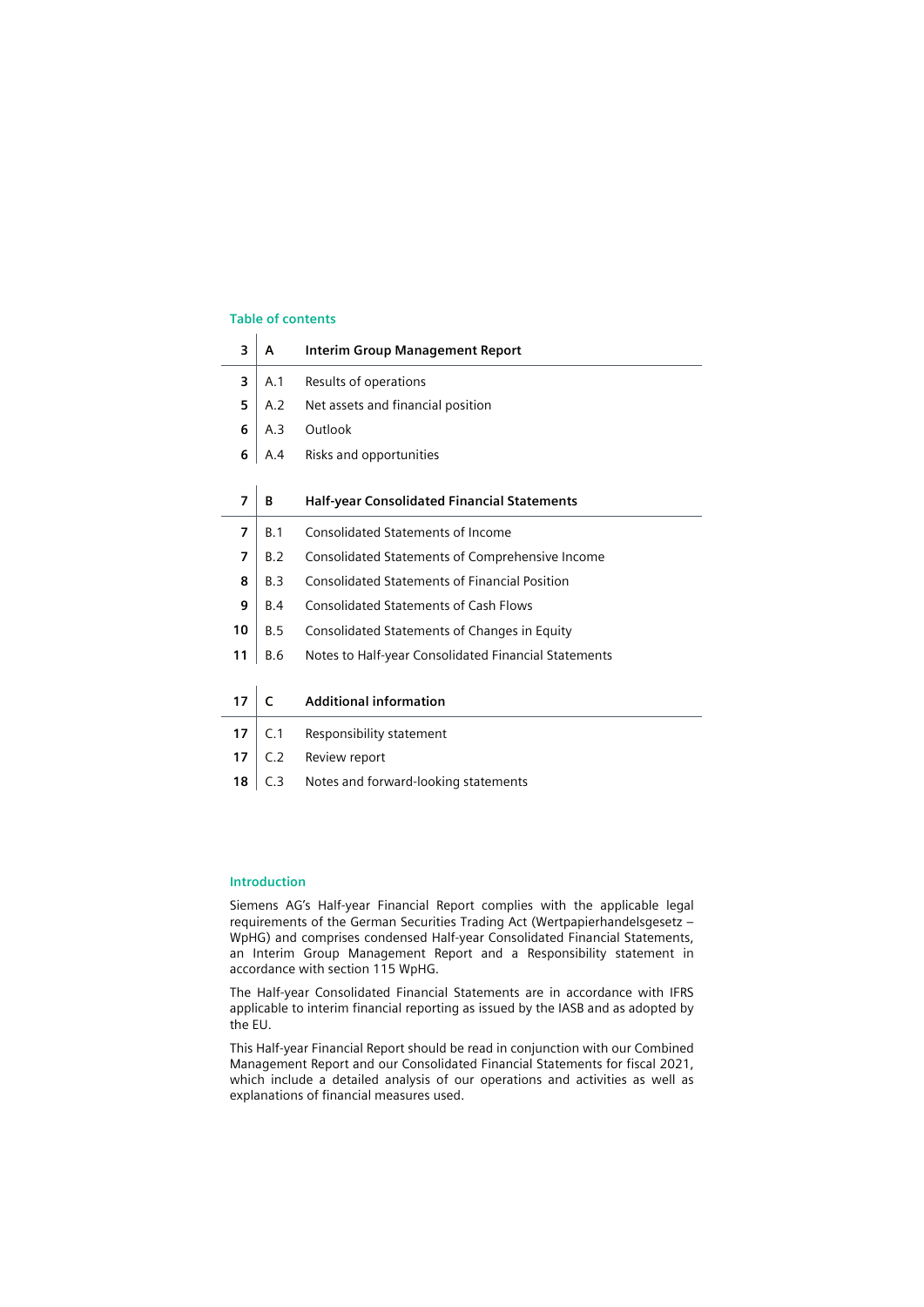# A. Interim Group Management Report

# A.1 Results of operations

### A.1.1 Orders and revenue by regions

| Location of customer                   |            |         |        | Orders   |            |         |          | Revenue |
|----------------------------------------|------------|---------|--------|----------|------------|---------|----------|---------|
|                                        | First half |         |        | % Change | First half |         | % Change |         |
| (in millions of $\epsilon$ )           | FY 2022    | FY 2021 | Actual | Comp.    | FY 2022    | FY 2021 | Actual   | Comp.   |
| Europe, C.I.S., Africa, Middle East    | 23,462     | 16,908  | 39%    | 36%      | 16,263     | 14,553  | 12%      | 9%      |
| therein: Germany                       | 9,066      | 6,193   | 46%    | 45%      | 5,945      | 5,157   | 15%      | 14%     |
| Americas                               | 11,328     | 7,319   | 55%    | 33%      | 9,247      | 7,275   | 27%      | 11%     |
| therein: U.S.                          | 9,506      | 6,046   | 57%    | 33%      | 7,748      | 6,035   | 28%      | 12%     |
| Asia, Australia                        | 10,397     | 7,593   | 37%    | 22%      | 8,028      | 6,907   | 16%      | 4%      |
| therein: China                         | 5,653      | 4,274   | 32%    | 17%      | 4,378      | 3,827   | 14%      | 2%      |
| <b>Siemens (continuing operations)</b> | 45,188     | 31,819  | 42%    | 32%      | 33,537     | 28,736  | 17%      | 8%      |
| therein: emerging markets              | 12,317     | 8,921   | 38%    | 28%      | 9,154      | 8,173   | 12%      | 3%      |

### **Orders**

- Increased growth opportunities in many key markets despite a continuing complex macroeconomic environment influenced by war in Ukraine, economic sanctions on Russia, and the effects associated with the coronavirus pandemic (COVID-19)
- On a **worldwide** basis, strong order intake on double-digit increases in all four industrial businesses, led by sharp growth in Mobility, due primarily to a higher volume from large orders, and Digital Industries, due to ongoing growth momentum in major market segments
- Positive portfolio effects, primarily related to the acquisition of Varian Medical Systems, Inc. (Varian) in H2 FY 2021, added six percentage points to order growth; currency translation effects added three percentage points
- Strong book-to-bill ratio of 1.35; order backlog at €94 billion, up from €85 billion as of September 30, 2021
- **Europe, C.I.S. Africa, Middle East:** Order intake up in all four industrial businesses, led by sharp growth in Digital Industries and Mobility; order growth was even stronger in **Germany** with orders doubled for Mobility which recorded a sharply higher volume from large orders year-over-year, including a €1.5 billion order for high-speed trains
- **Americas:** Order intake up in all four industrial businesses in the region, led by sharp growth in Siemens Healthineers, Digital Industries and Smart Infrastructure in both region and the **U.S.**
- **Asia, Australia:** Order increase across all industrial businesses; strongest contribution from Digital Industries in **China**

### **Revenue**

- On a **worldwide** basis, revenue up in all four industrial businesses, led by Siemens Healthineers and Digital Industries; overall avoidance of major disruptions from increased supply chain risks associated with electronics components, raw materials and logistics
- Positive portfolio effects, primarily related to the acquisition of Varian in H2 FY 2021, added five percentage points to revenue growth; currency translation effects added three percentage points
- **Europe, C.I.S. Africa, Middle East:** Double-digit revenue increases for Siemens Healthineers and Digital Industries; **Germany** grew even faster than the region overall including substantial revenue increases for Siemens Healthineers and Mobility
- **Americas**: Strongest contribution to growth from Siemens Healthineers both in the region and in the **U.S.**
- **Asia, Australia**: All industrial businesses contributed to revenue growth; in **China**, revenue grew substantially for Digital Industries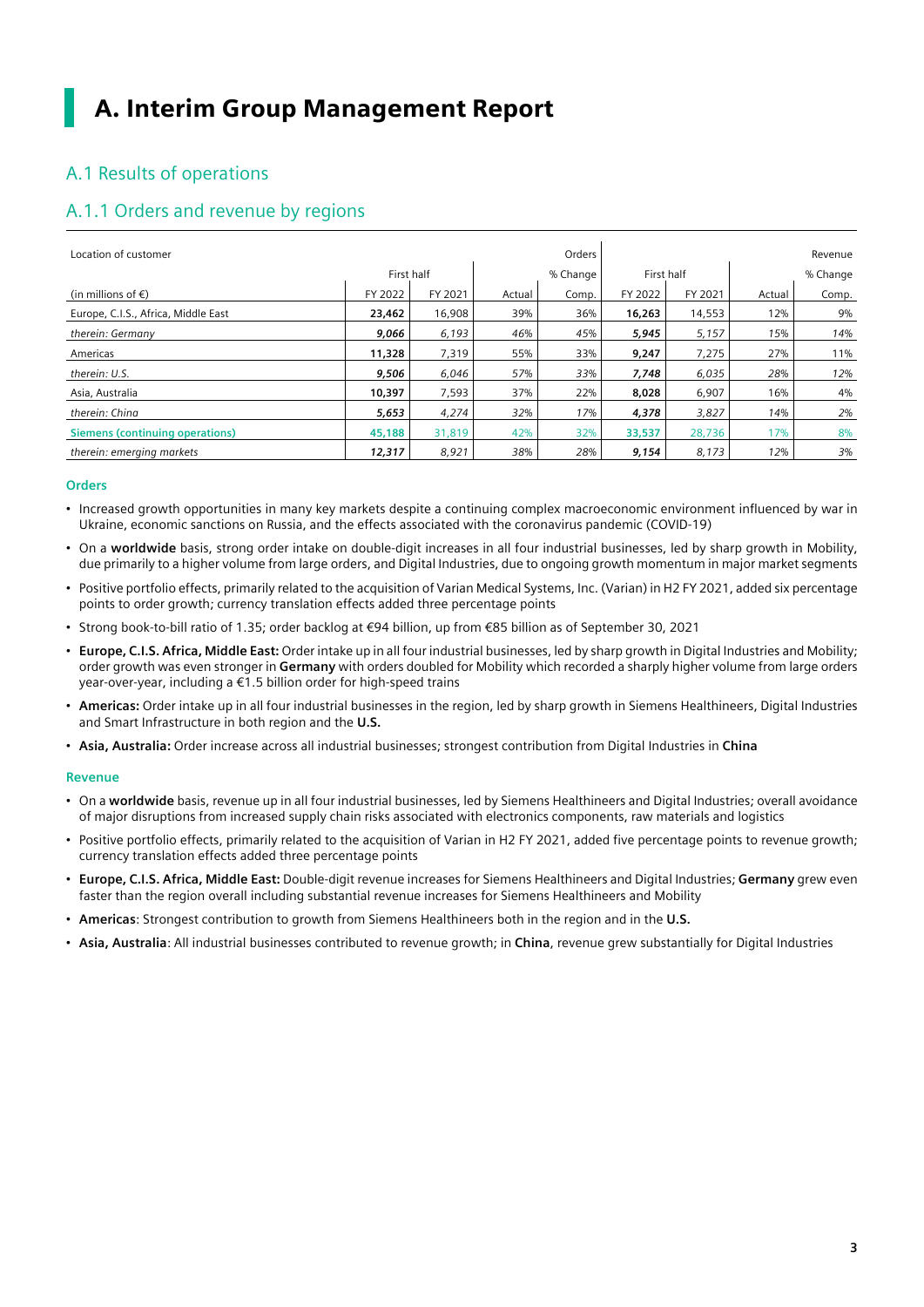### A.1.2 Income

|                                                                 |            |         | Profit<br>(SFS: EBT) |         | Profit margin<br>(SFS: ROE) |  |
|-----------------------------------------------------------------|------------|---------|----------------------|---------|-----------------------------|--|
|                                                                 | First half |         |                      |         | First half                  |  |
| (in millions of $\epsilon$ , earnings per share in $\epsilon$ ) | FY 2022    | FY 2021 | % Change             | FY 2022 | FY 2021                     |  |
| Digital Industries                                              | 1,773      | 1,660   | 7%                   | 19.9%   | 21.3%                       |  |
| Smart Infrastructure                                            | 925        | 776     | 19%                  | 11.8%   | 11.0%                       |  |
| Mobility                                                        | (146)      | 423     | n/a                  | (3.2)%  | 9.5%                        |  |
| <b>Siemens Healthineers</b>                                     | 1,685      | 1,368   | 23%                  | 16.0%   | 17.5%                       |  |
| <b>Industrial Business</b>                                      | 4,237      | 4,228   | 0%                   | 13.3%   | 15.6%                       |  |
| Siemens Financial Services (SFS)                                | 335        | 272     | 23%                  | 19.8%   | 17.1%                       |  |
| Portfolio Companies                                             | 352        | (71)    | n/a                  | 23.7%   | (5.2)%                      |  |
| Reconciliation to Consolidated Financial Statements             | (726)      | (482)   | (51)%                |         |                             |  |
| Income from continuing operations before income taxes           | 4,198      | 3,948   | 6%                   |         |                             |  |
| Income tax expenses                                             | (1, 177)   | (957)   | (23)%                |         |                             |  |
| Income from continuing operations                               | 3,021      | 2,991   | 1%                   |         |                             |  |
| Income (loss) from discontinued operations, net of income taxes | (11)       | 897     | n/a                  |         |                             |  |
| <b>Net income</b>                                               | 3,010      | 3,888   | (23)%                |         |                             |  |
| <b>Basic EPS</b>                                                | 3.33       | 4.55    | (27)%                |         |                             |  |
| EPS pre PPA                                                     | 3.74       | 4.82    | (22)%                |         |                             |  |
| <b>ROCE</b>                                                     | 13.8%      | 17.1%   |                      |         |                             |  |

### **Industrial Business**

- Digital Industries: Strong profit performance in all automation businesses supported by higher revenue and positive currency effects; profit in the software business declined due mainly to lower revenue in the electronic design automation business, and effects from the software as a service (SaaS) transition following a high rate of customer acceptance
- Smart Infrastructure: Profit rose in all businesses due mainly to higher revenue and capacity utilization as well as cost reductions achieved through prior execution of the competitiveness program partly offset by impacts related to COVID-19
- Mobility: Subsequent to sanctions imposed on Russia, profit was impacted by impairments and other charges totaling €0.6 billion, among them a €0.1 billion impairment of an investment accounted for using the equity method
- Siemens Healthineers: Strong profit performance from the diagnostics business driven by revenue from the rapid coronavirus antigen tests; overall profitability was burdened by subsequent measurement effects from purchase price allocation related to the Varian acquisition totaling €0.2 billion, by negative currency effects, and by higher procurement and logistics costs
- Severance charges for Industrial Business were €87 million (H1 FY 2021: €166 million)

#### **Income from continuing operations before income taxes**

- SFS: Higher earnings contribution from the equity business mainly from a gain on the revaluation of a stake in an equity investment
- Portfolio Companies: All fully consolidated units recorded improved earnings, H1 FY 2021 included significant severance charges; outstanding positive swing in earnings from equity investments, driven by a €0.3 billion revaluation gain in connection with the announced sale of Siemens' share in Valeo Siemens eAutomotive GmbH
- Reconciliation to Financial Statements included a net positive result related to the stake in Fluence Energy, LLC and benefited temporarily from hedging activities related to the Russian ruble, with each effect about €0.2 billion, largely offset by increased amortization of intangible assets acquired in business combinations by €0.2 billion mainly related to the acquisition of Varian and a revaluation loss of €0.1 billion on the stake in Thoughtworks Holding, Inc.; H1 FY 2021 included gains in connection with the transfer of assets to Siemens Pension-Trust e.V., totaling €0.4 billion
- Severance charges for continuing operations were €107 million (H1 FY 2021: €267 million)

#### **Income from continuing operations**

• Tax rate of 28.0% burdened from non-tax deductible expenses and valuation allowances in connection with Russia-related impacts, partially compensated by a tax free revaluation gain in connection with the announced sale of Siemens' share in Valeo Siemens eAutomotive GmbH

#### **Income (loss) from discontinued operations, net of income taxes**

• Discontinued operations in H1 FY 2021 primarily included a pre-tax gain of €0.9 billion from the sale of Flender GmbH

#### **Net income, Basic earnings per share, EPS before purchase price allocation, ROCE**

- While net income in the current period included Russia-related impacts totaling €0.6 billion, H1 FY 2021 benefited from the divestment gain within discontinued operations; lower net income was the main driver for the decline of basic earnings per share (EPS) and EPS before purchase price allocation accounting (EPS pre PPA)
- ROCE also declined due mainly to lower net income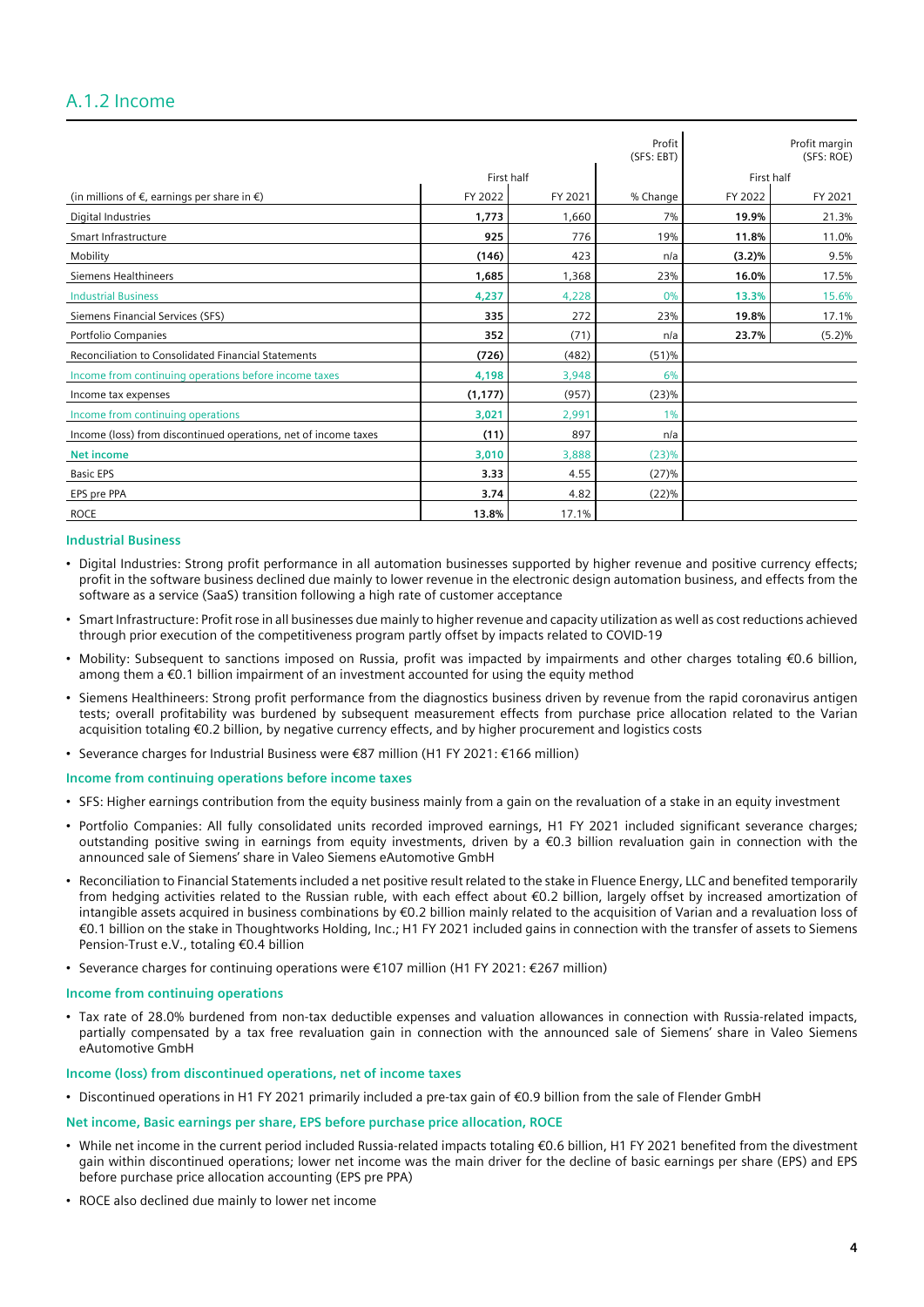# A.2 Net assets and financial position

|                                                                       | Mar 31, | Sep 30, |          |
|-----------------------------------------------------------------------|---------|---------|----------|
| (in millions of $\epsilon$ )                                          | 2022    | 2021    | % Change |
| Current assets                                                        | 55,650  | 52,298  | 6%       |
| therein: Cash and cash<br>equivalents                                 | 9,495   | 9,545   | $(1)\%$  |
| therein: Inventories                                                  | 10,114  | 8,836   | 14%      |
| therein: Assets classified as held<br>for disposal                    | 1,452   | 223     | >200%    |
| Non-current assets                                                    | 88,296  | 87,074  | $1\%$    |
| therein: Goodwill                                                     | 30,760  | 29,672  | 4%       |
| <b>Total assets</b>                                                   | 143,946 | 139,372 | 3%       |
| Debt                                                                  | 51,753  | 48,700  | 6%       |
| Liabilities associated with assets<br>classified as held for disposal | 719     | 10      | >200%    |
| Provisions for pensions and similar<br>obligations                    | 2,209   | 2,839   | (22)%    |
| Other liabilities                                                     | 38,644  | 38,832  | 0%       |
| Equity                                                                | 50,621  | 48,991  | 3%       |
| <b>Total liabilities and equity</b>                                   | 143,946 | 139,372 | 3%       |

#### **Asset and capital structure**

**Cash flows**

| First half FY 2022                                                                 |                          |                            |                                                 |  |  |  |  |
|------------------------------------------------------------------------------------|--------------------------|----------------------------|-------------------------------------------------|--|--|--|--|
| (in millions of $\epsilon$ )                                                       | Continuing<br>operations | Discontinued<br>operations | Continuing<br>and<br>discontinued<br>operations |  |  |  |  |
| Cash flows from:                                                                   |                          |                            |                                                 |  |  |  |  |
| Operating activities                                                               | 3,424                    | (100)                      | 3,324                                           |  |  |  |  |
| Investing activities                                                               | (1,923)                  | (5)                        | (1,928)                                         |  |  |  |  |
| therein: Additions to<br>intangible assets and<br>property, plant and<br>equipment | (905)                    |                            | (905)                                           |  |  |  |  |
| Free cash flow                                                                     | 2,519                    | (100)                      | 2,419                                           |  |  |  |  |
| Financing activities                                                               | (1,749)                  |                            | (1,749)                                         |  |  |  |  |

- Total assets influenced by positive currency translation effects totaling €2.9 billion (with an impact on goodwill amounting to €0.8 billion), primarily involving the U.S. dollar
- Cash flows from operating activities included cash inflows from all industrial businesses, with highest contributions from Digital Industries and Siemens Healthineers
- Build-up of inventories primarily at Siemens Healthineers, Digital Industries and Smart Infrastructure
- Assets classified as held for disposal and associated liabilities increased due mainly to the agreements reached in relation to the planned divestments of Yunex Traffic, the mail and parcel-handling business of Siemens Logistics and the at-equity investment in Valeo Siemens eAutomotive GmbH. For further information please refer to Notes 2 and 3 in B.6 Notes to Half-year Consolidated Financial Statements
- In addition to the above-mentioned currency translation effects, goodwill increased primarily from the acquisition of SQCAP B.V. (Sqills) by €0.4 billion; this acquisition led also to cash outflows from investing activities of €0.5 billion
- Debt increased primarily from the issuance of commercial paper and bonds as well as from currency translation effects for bonds issued in the U.S. dollar and British pound. This increase was partly offset by repayment of bonds. For further information please refer to Note 4 in B.6 Notes to Half-year Consolidated Financial Statements. Cash flows from this issuance and repayment are reported under financing activities, which also includes cash outflows of €0.4 billion from leases.
- The decrease of provisions for pensions and similar obligations was due mainly to higher discount rate assumptions; this was partially offset by a negative return on plan assets; weighted-average discount rate as of March 31, 2022: 2.0% (September 30, 2021: 1.3%)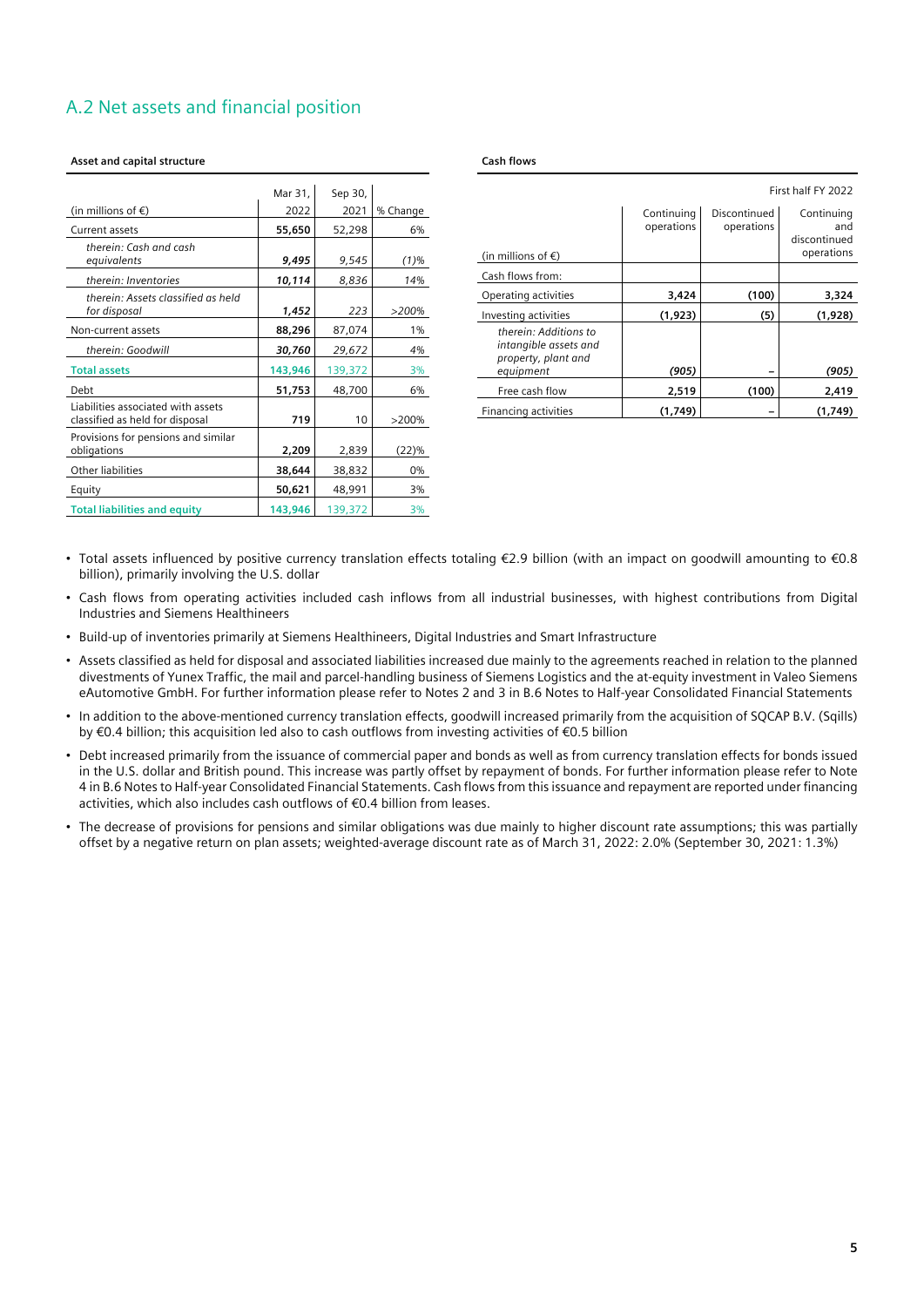# A.3 Outlook

We confirm our financial targets for fiscal 2022 for the Siemens Group, which are based on continuing growth in global GDP and our expectation that the challenges to our businesses from COVID-19 and supply chain constraints will not worsen in the remainder of fiscal 2022. Under these conditions, we expect our Industrial Business to continue its profitable growth.

For the Siemens Group we expect 6% to 8% growth in comparable revenue, net of currency translation and portfolio effects (previously expected at mid-single-digit), and a book-to-bill ratio above 1.

We continue to expect the profitable growth of our Industrial Business to drive an increase in basic EPS from net income before purchase price allocation accounting (EPS pre PPA) to a range of €8.70 to €9.10, up from €8.32 in fiscal 2021. Net income in fiscal 2021 included a positive contribution from divestments and other portfolio-related gains totaling €1.5 billion. We assume a similar positive contribution in fiscal 2022 from portfolio-related results net of burdens related to Russia. Portfolio-related results include the sales of Yunex Traffic, the mail and parcel-handling business of Siemens Logistics and our stake in Valeo Siemens eAutomotive.

This outlook excludes burdens from legal and regulatory matters.

### A.4 Risks and opportunities

In our Siemens Report for fiscal 2021 we described certain risks which could have a material adverse effect on our business, financial condition (including effects on assets, liabilities and cash flows), results of operations and reputation, our most significant opportunities as well as the design of our risk management system.

During the reporting period, we identified the strategic risk from economic, political and geopolitical conditions as the most significant challenge for us due to war in Ukraine.

**War in Ukraine has a significant impact on the strategic risk economic, political and geopolitical conditions:** Notwithstanding that COVID-19 continues to pose a significant risk on the global economy, as seen most recently in China, war in Ukraine reshapes the geopolitical and economic outlook and its risk assessment. This war and its political and economic consequences, such as sanctions and possible countermeasures, result in far-reaching risks for us and – among others – our affected employees. Similarly, potential investment decisions by shareholders or awarding of public contracts in various countries might be negatively affected if companies still do business in one or more countries involved in the conflict even though legally being compliant with all sanctions. War in Ukraine can have a further negative impact on sales development, production processes and purchasing and logistics processes, for example through interruptions in supply chains and energy supplies or bottlenecks affecting components, raw materials and intermediate products. Furthermore, the war can indirectly lead to a further strong increase in inflation rates including prices of raw materials, energy and intermediate goods. This could lead to serious distortions in the global economy and in currency, capital, and foreign exchange markets, if central banks initiate increases in benchmark interest rates too fast or too aggressively. Furthermore, an ongoing strong increase of food prices could lead to social unrest in less developed and food importing countries. In the context of this war, we observe an increase in cyberattacks and computer crime, which poses a risk to the security of Siemens networks and also our products and solutions which might lead to illegal usage, publication or loss of sensitive data, data manipulation or system breakdown. Furthermore, risks could arise from possible claims by our customers or partners due to non-fulfillment of our contractual obligations. Outstanding receivables could have a higher default, country and currency risks due to restrictions on cross-border payment transactions and the limited convertibility of the affected currencies. In addition, higher risks may arise from the insolvency of subsidiaries and associated costs. There is a risk that one or more parties to the military conflict could expropriate or nationalize assets held by Siemens subsidiaries or joint ventures. Further, we see an increased impairment risk for investments and financial assets. War in Ukraine also increases the risk of a renewed escalation of the trade conflict between the U.S. and China. Specific task forces have been set up in the various businesses, functions and on Corporate level to continuously monitor the risks from the military conflict in Europe and initiate mitigation actions to reduce the company's exposure considering – among others – the impact on the regulated financial industry; possible scenarios are continuously adapted to the current geopolitical situation and analyzed with regard to their potential impacts. We monitor the economic, political, geopolitical and regulatory landscape in all our key markets to anticipate potential problem areas, with the aim of quickly adjusting our business activities and processes to changed conditions. However, due to the highly volatile situation and uncertainty the full extent of the worldwide effects and consequences cannot yet be fully anticipated. We continue to observe developments on an ongoing basis in order to identify changes, evaluate potential impacts, assess risks and adjust our measures accordingly.

### **Assessment of the overall risk situation**

While our assessments of individual risks have changed during the first half of fiscal 2022 due to developments in the external environment, effects of our own mitigation measures and the revision of our risk assessment, the overall risk situation for Siemens did not change significantly as compared to the prior year with the exception of war in Ukraine. We currently see this strategic risk from economic, political and geopolitical conditions as the most significant challenge for us followed by the operational risk arising from cyber/information security.

Additional risks and opportunities not known to us or that we currently consider immaterial could also affect our business operations and reputation. At present, no risks have been identified that either individually or in combination with other risks could endanger our ability to continue as a going concern.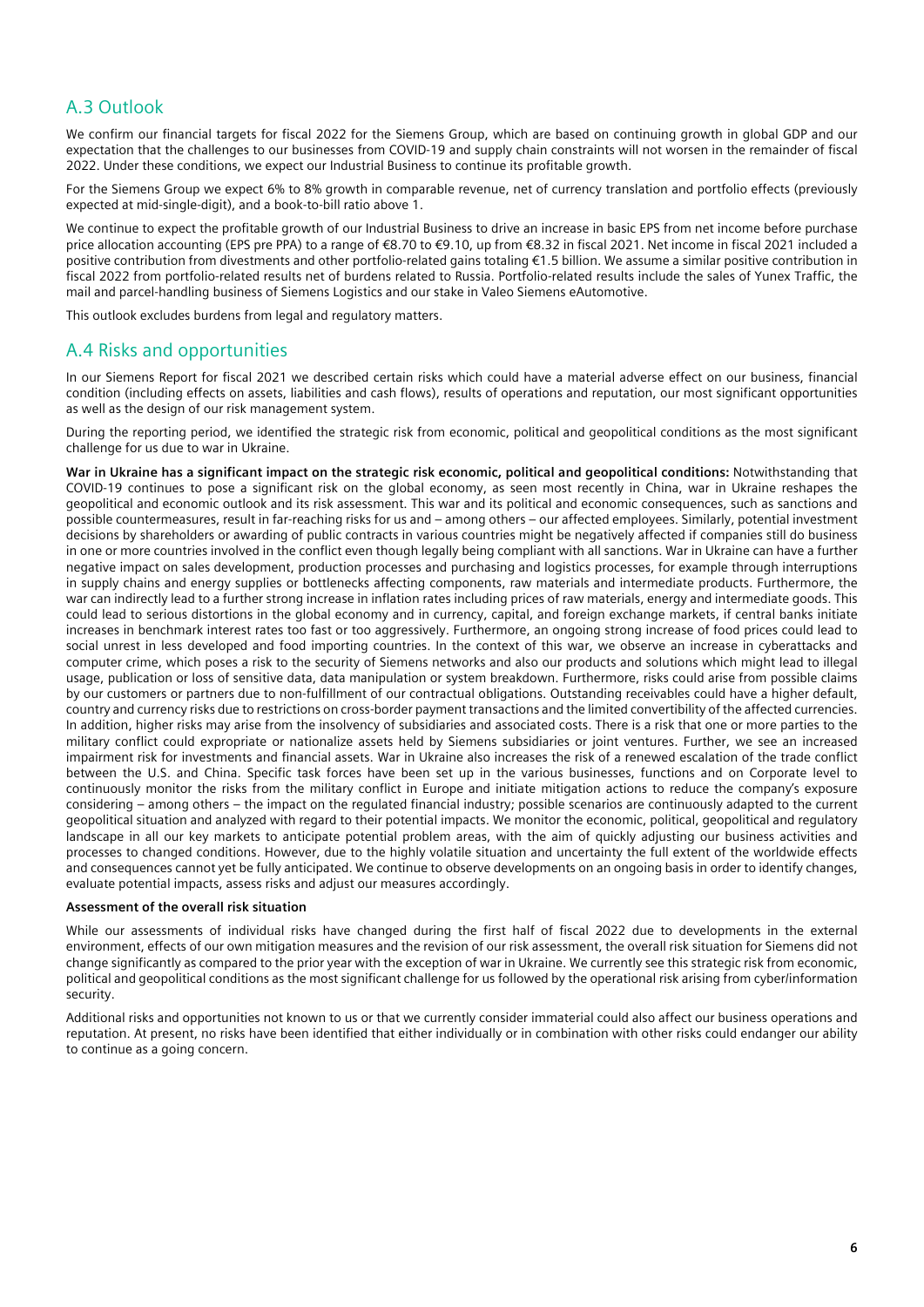# B. Half-year Consolidated Financial Statements

# B.1 Consolidated Statements of Income

I.

|                                                                                | First half |           |
|--------------------------------------------------------------------------------|------------|-----------|
| (in millions of $\epsilon$ , per share amounts in $\epsilon$ )<br>Note         | FY 2022    | FY 2021   |
| Revenue                                                                        | 33,537     | 28,736    |
| Cost of sales                                                                  | (21, 591)  | (18, 177) |
| Gross profit                                                                   | 11,946     | 10,558    |
| Research and development expenses                                              | (2,610)    | (2, 192)  |
| Selling and general administrative expenses                                    | (6,014)    | (5,023)   |
| Other operating income                                                         | 67         | 149       |
| Other operating expenses                                                       | (155)      | (282)     |
| Income (loss) from investments accounted for using the equity method, net<br>3 | 384        | (42)      |
| Interest income                                                                | 738        | 686       |
| Interest expenses                                                              | (352)      | (330)     |
| Other financial income (expenses), net                                         | 195        | 423       |
| Income from continuing operations before income taxes                          | 4,198      | 3,948     |
| Income tax expenses                                                            | (1, 177)   | (957)     |
| Income from continuing operations                                              | 3,021      | 2,991     |
| Income (loss) from discontinued operations, net of income taxes                | (11)       | 897       |
| <b>Net income</b>                                                              | 3,010      | 3,888     |
| Attributable to:                                                               |            |           |
| Non-controlling interests                                                      | 333        | 246       |
| Shareholders of Siemens AG                                                     | 2,677      | 3,642     |
| <b>Basic earnings per share</b>                                                |            |           |
| Income from continuing operations                                              | 3.35       | 3.43      |
| Income (loss) from discontinued operations                                     | (0.01)     | 1.12      |
| <b>Net income</b>                                                              | 3.33       | 4.55      |
| Diluted earnings per share                                                     |            |           |
| Income from continuing operations                                              | 3.30       | 3.39      |
| Income (loss) from discontinued operations                                     | (0.01)     | 1.11      |
| <b>Net income</b>                                                              | 3.29       | 4.49      |

# B.2 Consolidated Statements of Comprehensive Income

|                                                                           |         | First half |
|---------------------------------------------------------------------------|---------|------------|
| (in millions of $\epsilon$ )                                              | FY 2022 | FY 2021    |
| Net income                                                                | 3,010   | 3,888      |
| Remeasurements of defined benefit plans                                   | 164     | 1,224      |
| therein: Income tax effects                                               | (292)   | (56)       |
| Remeasurements of equity instruments                                      | (11)    | 16         |
| therein: Income tax effects                                               | (1)     |            |
| Income (loss) from investments accounted for using the equity method, net | 41      | 44         |
| Items that will not be reclassified to profit or loss                     | 195     | 1,285      |
| Currency translation differences                                          | 1,887   | 612        |
| Derivative financial instruments                                          | (95)    | (170)      |
| therein: Income tax effects                                               | 41      | 53         |
| Income (loss) from investments accounted for using the equity method, net | 118     | 19         |
| Items that may be reclassified subsequently to profit or loss             | 1,911   | 462        |
| Other comprehensive income, net of income taxes                           | 2,106   | 1,746      |
| <b>Total comprehensive income</b>                                         | 5,115   | 5,633      |
| Attributable to:                                                          |         |            |
| Non-controlling interests                                                 | 543     | 197        |
| Shareholders of Siemens AG                                                | 4,573   | 5,437      |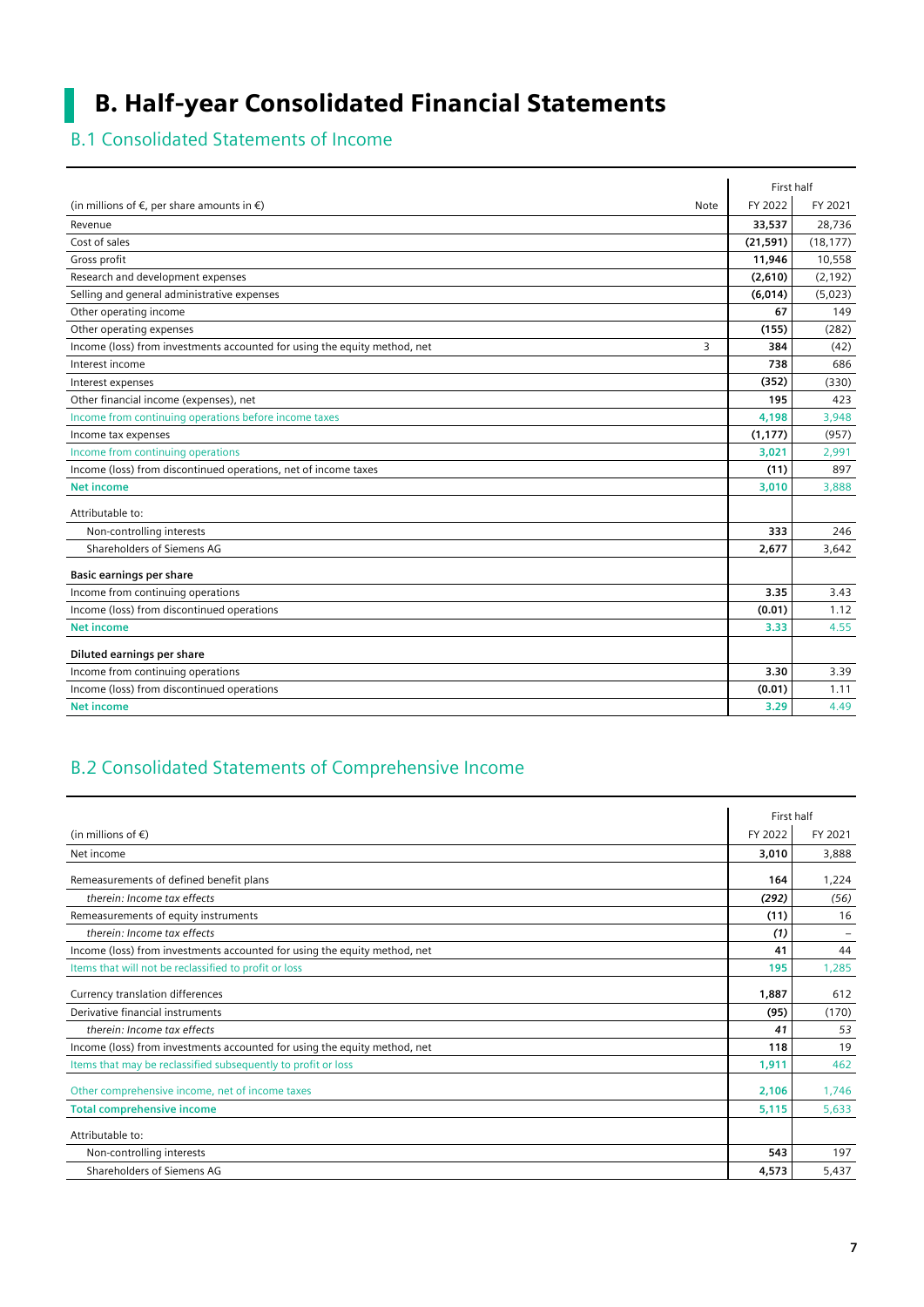# B.3 Consolidated Statements of Financial Position

|                                                                    |                | Mar 31, | Sep 30, |
|--------------------------------------------------------------------|----------------|---------|---------|
| (in millions of $\epsilon$ )                                       | Note           | 2022    | 2021    |
| Assets                                                             |                |         |         |
| Cash and cash equivalents                                          |                | 9,495   | 9,545   |
| Trade and other receivables                                        |                | 15,960  | 15,518  |
| Other current financial assets                                     |                | 8,603   | 7,985   |
| Contract assets                                                    |                | 6,643   | 6,645   |
| Inventories                                                        |                | 10,114  | 8,836   |
| Current income tax assets                                          |                | 1,534   | 1,795   |
| Other current assets                                               |                | 1,849   | 1,751   |
| Assets classified as held for disposal                             | $\overline{2}$ | 1,452   | 223     |
| <b>Total current assets</b>                                        |                | 55,650  | 52,298  |
| Goodwill                                                           | 2              | 30,760  | 29,672  |
| Other intangible assets                                            | $\overline{2}$ | 11,007  | 10,827  |
| Property, plant and equipment                                      |                | 11,157  | 11,023  |
| Investments accounted for using the equity method                  | 3              | 7,605   | 7,539   |
| Other financial assets                                             |                | 23,152  | 22,964  |
| Deferred tax assets                                                |                | 2,667   | 2,865   |
| Other assets                                                       |                | 1,948   | 2,183   |
| <b>Total non-current assets</b>                                    |                | 88,296  | 87,074  |
| <b>Total assets</b>                                                |                | 143,946 | 139,372 |
|                                                                    |                |         |         |
| <b>Liabilities and equity</b>                                      |                |         |         |
| Short-term debt and current maturities of long-term debt           | $\overline{4}$ | 10,499  | 7,821   |
| Trade payables                                                     |                | 8,932   | 8,832   |
| Other current financial liabilities                                |                | 1,356   | 1,731   |
| <b>Contract liabilities</b>                                        |                | 11,208  | 9,876   |
| Current provisions                                                 |                | 2,234   | 2,293   |
| Current income tax liabilities                                     |                | 1,476   | 1,809   |
| Other current liabilities                                          |                | 6,258   | 7,628   |
| Liabilities associated with assets classified as held for disposal | $\overline{2}$ | 719     | 10      |
| <b>Total current liabilities</b>                                   |                | 42,684  | 40,000  |
| Long-term debt                                                     | 4              | 41,254  | 40,879  |
| Provisions for pensions and similar obligations                    |                | 2,209   | 2,839   |
| Deferred tax liabilities                                           |                | 2,692   | 2,337   |
| Provisions                                                         |                | 1,882   | 1,723   |
| Other financial liabilities                                        |                | 875     | 679     |
| Other liabilities                                                  |                | 1,730   | 1,925   |
| <b>Total non-current liabilities</b>                               |                | 50,641  | 50,381  |
| <b>Total liabilities</b>                                           |                | 93,325  | 90,381  |
| Equity                                                             | 5              |         |         |
| Issued capital                                                     |                | 2,550   | 2,550   |
| Capital reserve                                                    |                | 7,029   | 7,040   |
| Retained earnings                                                  |                | 39,207  | 39,607  |
| Other components of equity                                         |                | 1,483   | (232)   |
| Treasury shares, at cost                                           |                | (4,733) | (4,804) |
| Total equity attributable to shareholders of Siemens AG            |                | 45,536  | 44,160  |
| Non-controlling interests                                          |                | 5,085   | 4,831   |
| <b>Total equity</b>                                                |                | 50,621  | 48,991  |
| <b>Total liabilities and equity</b>                                |                | 143,946 | 139,372 |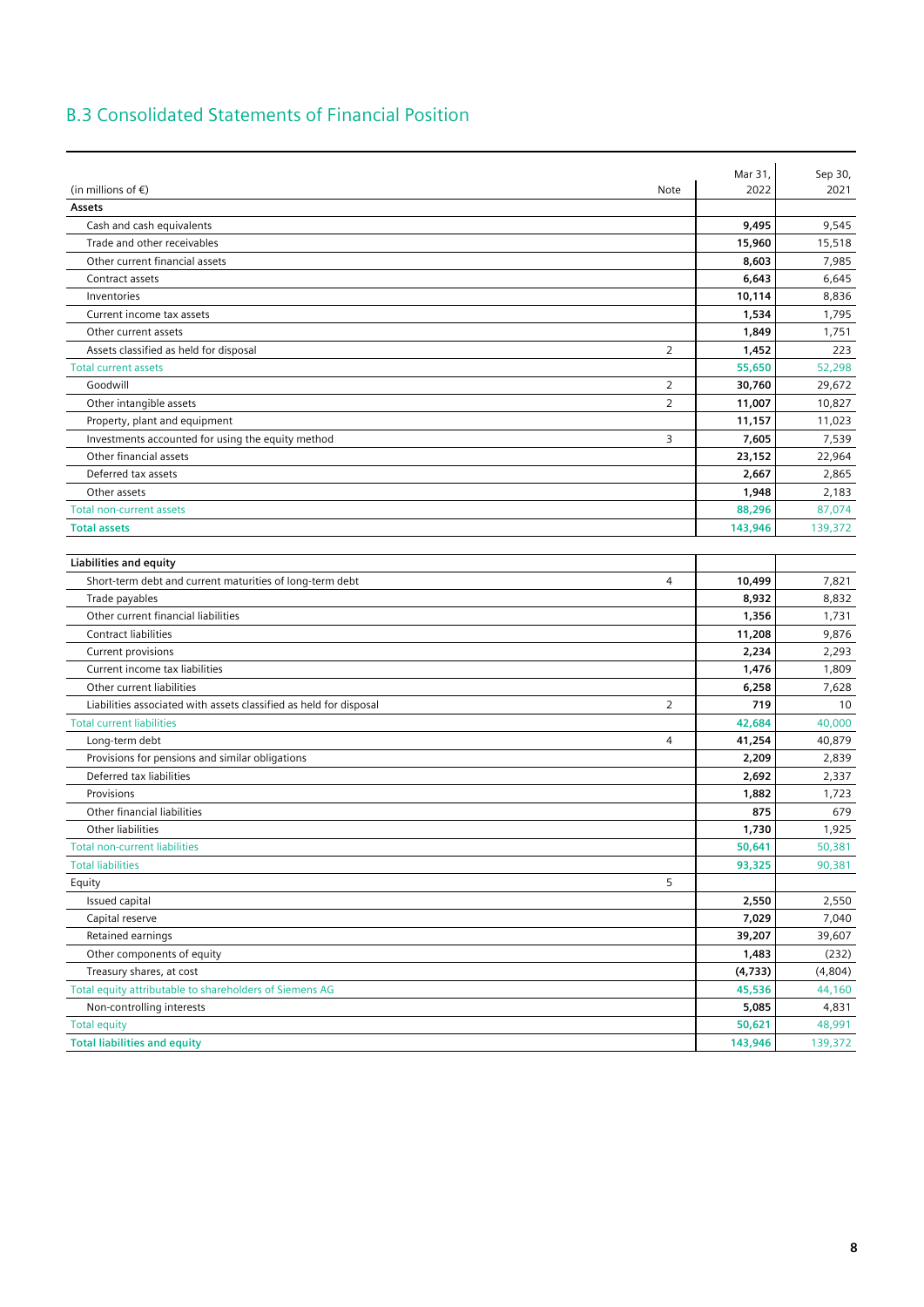# B.4 Consolidated Statements of Cash Flows

|                                                                                                                           |          | First half |
|---------------------------------------------------------------------------------------------------------------------------|----------|------------|
| (in millions of $\epsilon$ )                                                                                              | FY 2022  | FY 2021    |
| Cash flows from operating activities                                                                                      |          |            |
| Net income                                                                                                                | 3,010    | 3,888      |
| Adjustments to reconcile net income to cash flows from operating activities - continuing operations                       |          |            |
| (Income) loss from discontinued operations, net of income taxes                                                           | 11       | (897)      |
| Amortization, depreciation and impairments                                                                                | 1,792    | 1,406      |
| Income tax expenses                                                                                                       | 1,177    | 957        |
| Interest (income) expenses, net                                                                                           | (385)    | (356)      |
| (Income) loss related to investing activities                                                                             | (298)    | (349)      |
| Other non-cash (income) expenses                                                                                          | 639      | 192        |
| Change in operating net working capital from                                                                              |          |            |
| Contract assets                                                                                                           | 75       | (384)      |
| Inventories                                                                                                               | (1, 290) | (472)      |
| Trade and other receivables                                                                                               | (377)    | (417)      |
| Trade payables                                                                                                            | 92       | (3)        |
| <b>Contract liabilities</b>                                                                                               | 1,715    | 353        |
| Additions to assets leased to others in operating leases                                                                  | (183)    | (210)      |
| Change in other assets and liabilities                                                                                    | (2,381)  | (18)       |
| Income taxes paid                                                                                                         | (1,019)  | (1, 525)   |
| Dividends received                                                                                                        | 180      | 107        |
| Interest received                                                                                                         | 666      | 654        |
| Cash flows from operating activities - continuing operations                                                              | 3,424    | 2,924      |
| Cash flows from operating activities - discontinued operations                                                            | (100)    | (19)       |
| Cash flows from operating activities - continuing and discontinued operations                                             | 3,324    | 2,905      |
| Cash flows from investing activities                                                                                      |          |            |
| Additions to intangible assets and property, plant and equipment                                                          | (905)    | (692)      |
| Acquisitions of businesses, net of cash acquired                                                                          | (612)    | (225)      |
| Purchase of investments and financial assets for investment purposes                                                      | (582)    | (709)      |
|                                                                                                                           | (325)    | 345        |
| Change in receivables from financing activities<br>Disposal of intangibles and property, plant and equipment              | 47       | 50         |
| Disposal of businesses, net of cash disposed                                                                              | (9)      | 2          |
| Disposal of investments and financial assets for investment purposes                                                      | 462      | 331        |
| Cash flows from investing activities - continuing operations                                                              | (1, 923) | (899)      |
| Cash flows from investing activities - discontinued operations                                                            | (5)      | 1,522      |
| Cash flows from investing activities - continuing and discontinued operations                                             | (1,928)  | 623        |
| Cash flows from financing activities                                                                                      |          |            |
| Purchase of treasury shares                                                                                               | (272)    | (23)       |
| Re-issuance of treasury shares and other transactions with owners                                                         | (83)     | 2,154      |
| Issuance of long-term debt                                                                                                | 1,980    | 8,316      |
| Repayment of long-term debt (including current maturities of long-term debt)                                              | (3,308)  | (1,609)    |
| Change in short-term debt and other financing activities                                                                  | 3,806    | 483        |
| Interest paid                                                                                                             | (368)    | (327)      |
| Dividends paid to shareholders of Siemens AG                                                                              | (3,215)  | (2,804)    |
| Dividends attributable to non-controlling interests                                                                       | (289)    | (235)      |
| Cash flows from financing activities - continuing operations                                                              | (1,749)  | 5,954      |
| Cash flows from financing activities - discontinued operations                                                            |          |            |
| Cash flows from financing activities - continuing and discontinued operations                                             | (1,749)  | 5,955      |
| Effect of changes in exchange rates on cash and cash equivalents                                                          | 321      | 102        |
| Change in cash and cash equivalents                                                                                       | (33)     | 9,585      |
| Cash and cash equivalents at beginning of period                                                                          | 9,545    | 14,054     |
| Cash and cash equivalents at end of period                                                                                | 9,512    | 23,639     |
|                                                                                                                           |          |            |
| Less: Cash and cash equivalents of assets classified as held for disposal and discontinued operations<br>at end of period | 18       |            |
| Cash and cash equivalents at end of period (Consolidated Statements of Financial Position)                                | 9,495    | 23,639     |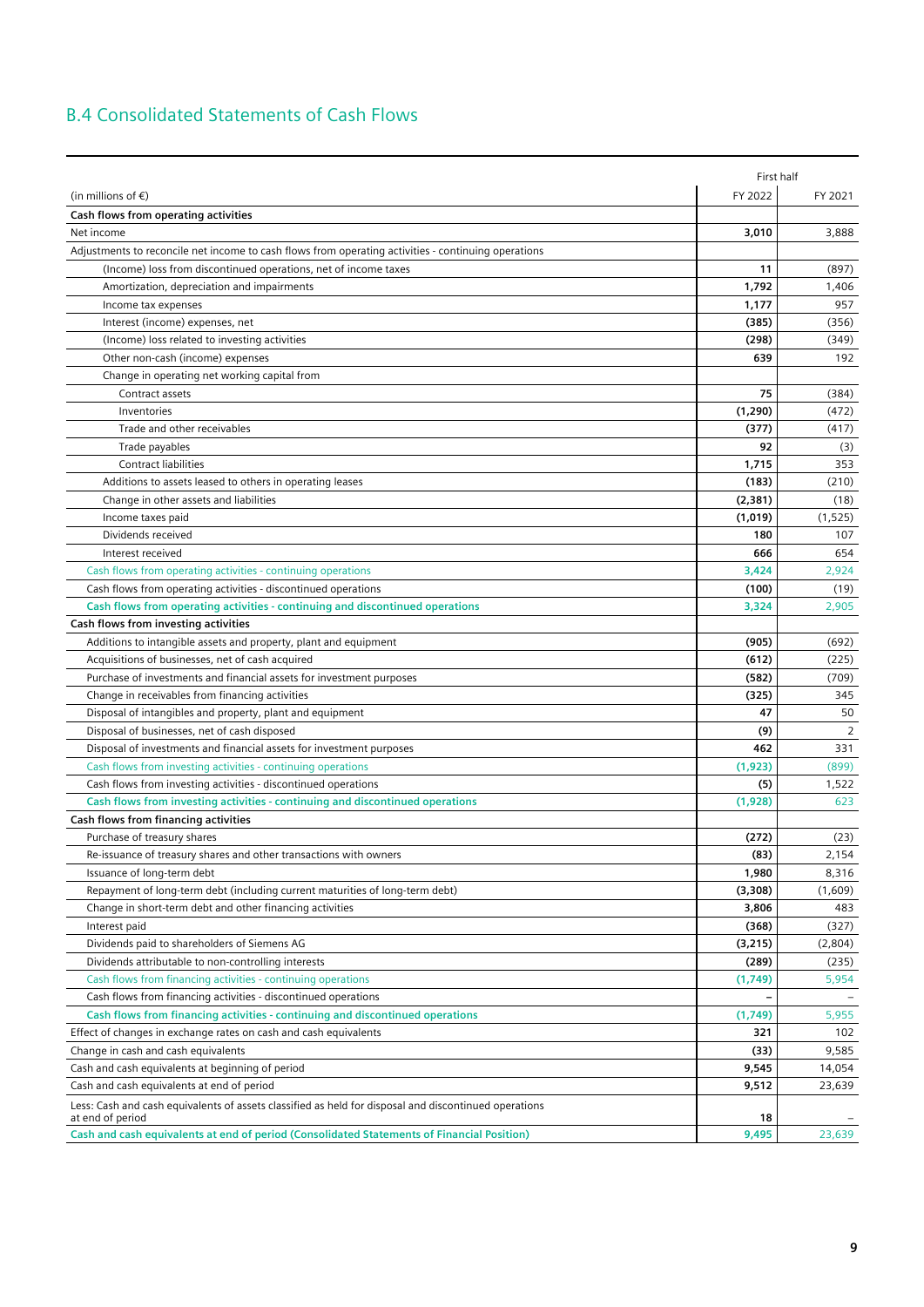# B.5 Consolidated Statements of Changes in Equity

|                                                               | Issued<br>capital        | Capital<br>reserve | Retained<br>earnings     | Currency<br>translation<br>differences | Equity<br>instruments    | Derivative<br>financial<br>instruments | Treasury<br>shares<br>at cost | Total equity<br>attributable<br>to share-<br>holders of<br>Siemens AG | Non<br>controlling<br>interests | Total<br>equity |
|---------------------------------------------------------------|--------------------------|--------------------|--------------------------|----------------------------------------|--------------------------|----------------------------------------|-------------------------------|-----------------------------------------------------------------------|---------------------------------|-----------------|
| (in millions of $\epsilon$ )                                  |                          |                    |                          |                                        |                          |                                        |                               |                                                                       |                                 |                 |
| Balance as of October 1, 2020                                 | 2,550                    | 6,840              | 33,078                   | (1, 292)                               | (42)                     | (115)                                  | (4,629)                       | 36,390                                                                | 3,433                           | 39,823          |
| Net income                                                    | $\qquad \qquad -$        |                    | 3,642                    |                                        |                          |                                        |                               | 3,642                                                                 | 246                             | 3,888           |
| Other comprehensive income, net of income taxes               | $\qquad \qquad -$        |                    | 1,284                    | 608                                    | 17                       | (115)                                  |                               | 1,795                                                                 | (49)                            | 1,746           |
| Dividends                                                     | $\overline{\phantom{m}}$ |                    | (2,804)                  | $\overline{\phantom{a}}$               |                          |                                        |                               | (2,804)                                                               | (233)                           | (3,037)         |
| Share-based payment                                           | $\overline{\phantom{m}}$ | (27)               | (60)                     |                                        |                          |                                        |                               | (87)                                                                  |                                 | (87)            |
| Purchase of treasury shares                                   | $\overline{\phantom{0}}$ |                    | $\overline{\phantom{0}}$ |                                        |                          |                                        | (300)                         | (300)                                                                 |                                 | (300)           |
| Re-issuance of treasury shares                                | $\overline{\phantom{0}}$ | 33                 | $\overline{\phantom{0}}$ |                                        |                          |                                        | 307                           | 340                                                                   |                                 | 340             |
| Changes in equity resulting from major portfolio transactions | $\overline{\phantom{0}}$ |                    | 1,229                    |                                        |                          |                                        |                               | 1,229                                                                 | 1,095                           | 2,325           |
| Other transactions with non-controlling interests             |                          |                    | (80)                     |                                        |                          |                                        |                               | (79)                                                                  | (24)                            | (104)           |
| Other changes in equity                                       |                          |                    |                          |                                        |                          |                                        |                               |                                                                       |                                 | $\overline{2}$  |
| Balance as of March 31, 2021                                  | 2,550                    | 6,846              | 36,291                   | (683)                                  | (25)                     | (231)                                  | (4,622)                       | 40,126                                                                | 4,469                           | 44,595          |
| Balance as of October 1, 2021                                 | 2,550                    | 7,040              | 39,607                   | (40)                                   | (13)                     | (179)                                  | (4,804)                       | 44,160                                                                | 4,831                           | 48,991          |
| Net income                                                    |                          |                    | 2,677                    |                                        |                          |                                        |                               | 2,677                                                                 | 333                             | 3,010           |
| Other comprehensive income, net of income taxes               | $\qquad \qquad -$        |                    | 180                      | 1,760                                  | (10)                     | (34)                                   |                               | 1,896                                                                 | 210                             | 2,106           |
| Dividends                                                     | $\qquad \qquad -$        |                    | (3,215)                  |                                        |                          |                                        |                               | (3,215)                                                               | (291)                           | (3,506)         |
| Share-based payment                                           | $\overline{\phantom{m}}$ | (55)               | (63)                     |                                        | ٠                        |                                        |                               | (119)                                                                 |                                 | (119)           |
| Purchase of treasury shares                                   | $\overline{\phantom{m}}$ |                    | $\overline{\phantom{0}}$ |                                        |                          |                                        | (279)                         | (279)                                                                 | $\overline{\phantom{0}}$        | (279)           |
| Re-issuance of treasury shares                                | $\overline{\phantom{a}}$ | 40                 | $\overline{\phantom{a}}$ |                                        |                          |                                        | 350                           | 390                                                                   |                                 | 390             |
| Transactions with non-controlling interests                   | $\overline{\phantom{a}}$ | 5                  | 22                       |                                        | $\overline{\phantom{0}}$ |                                        |                               | 27                                                                    | 3                               | 30              |
| Other changes in equity                                       | $\qquad \qquad$          |                    | (1)                      |                                        |                          |                                        |                               | (1)                                                                   |                                 | (1)             |
| <b>Balance as of March 31, 2022</b>                           | 2,550                    | 7,029              | 39,207                   | 1,719                                  | (23)                     | (213)                                  | (4, 733)                      | 45,536                                                                | 5,085                           | 50,621          |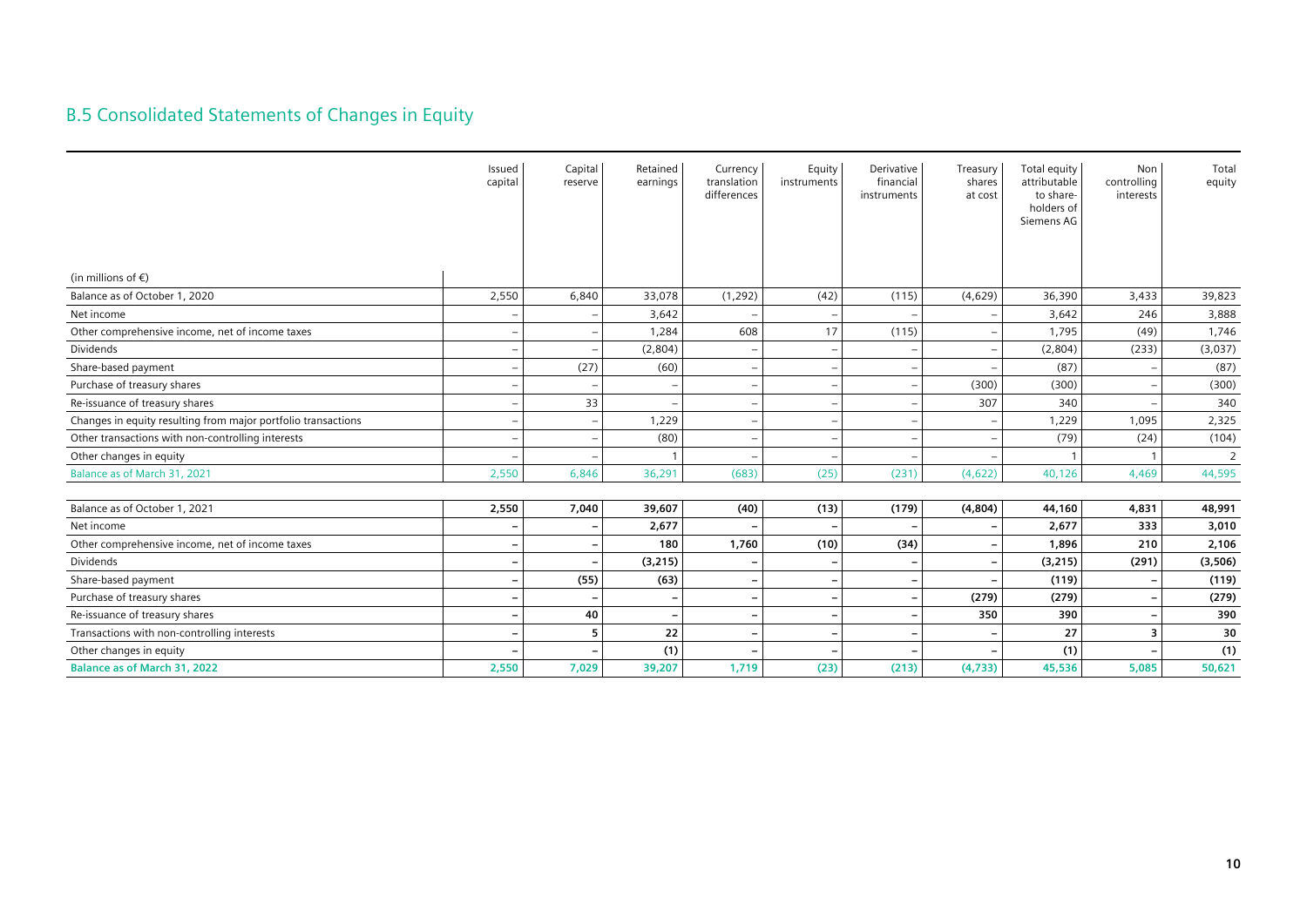# B.6 Notes to Half-year Consolidated Financial Statements

### **NOTE 1 Basis of presentation**

The accompanying condensed Half-year Consolidated Financial Statements as of March 31, 2022 present the operations of Siemens AG and its subsidiaries (the Company or Siemens). These Half-year Consolidated Financial Statements are in accordance with IFRS applicable to interim financial reporting as issued by the IASB and as adopted by the EU and should be read in conjunction with the Siemens Consolidated Financial Statements as of September 30, 2021. The Half-year Consolidated Financial Statements apply the same accounting principles and practices as those used in our 2021 annual financial statements. Results for the interim reporting period are not necessarily indicative of future results. In interim periods, tax expense is based on the current estimated annual effective tax rate of Siemens. The presentation of certain prior year information is reclassified to conform to the current year presentation. The Half-year Consolidated Financial Statements are unaudited and were authorized for issue by the Managing Board on May 5, 2022. For further information on changes in estimates (including income taxes and pensions), effects from the war in Ukraine, disaggregation of revenue and on segment information (including COVID-19 impacts), see information in our Interim Group Management Report. Due to rounding, numbers disclosed may not add up precisely to totals provided.

Siemens adheres to the sanctions imposed on Russia, and additionally initiated an orderly wind-down of businesses affected by those sanctions. Resulting impacts led to an after-tax loss totaling €0.6 billion in the six months ended March 31, 2022. For more information see Notes 3, 7 and 8. Assets remaining in Russia primarily include 3% of the total assets of Siemens Financial Services. Siemens is continuously evaluating all sanction rules and their implications, which is a complex process involving uncertainties including critical accounting estimates and judgements. Effects on our Consolidated Financial Statements related to and in the future may include adjusted revenues, impairments or write-downs of assets, an increase in receivable related credit risks and valuation allowances, establishing provisions, arising contingent liabilities, access to cash and cash flow risks, increasing volatility in interest rates, share prices and foreign currency rates, as well as to increasing costs particularly for commodities and energy. As a result, fair values and carrying amounts of assets and liabilities as well as amount and timing of results of operations and cash flows may be adversely affected. In addition, contingent liabilities exist which, at the moment, cannot be reliably estimated due to high uncertainties.

### **NOTE 2** Acquisitions and assets held for disposal

### **Acquisitions**

The purchase price allocation of Varian Medical Systems, Inc. (Varian) was finalized in the second quarter of fiscal 2022 to reflect new information obtained. Adjustments were made retrospectively as of the acquisition date and increased Goodwill by €0.2 billion and decreased Other intangible assets by €0.1 billion. The adjustments were due to valuation effects resulting from the final allocation of intangible assets, including goodwill, to currency areas and new information in the context of Varian's project business. Due to the allocation to individual currency areas, the foreign currency translation led to a decrease in Other components of equity of €0.3 billion as of September 30, 2021.

### **Assets held for disposal**

In January 2022, Siemens signed an agreement to divest its road traffic solutions business Yunex Traffic to Atlantia S.p.A. (Yunex). The transaction is expected to close in fiscal 2022, subject to relevant regulatory approvals. The purchase price is €950 million (enterprise value). The business is reported at Mobility.

In February 2022, Siemens reached an agreement to sell the mail and parcel-handling business of Siemens Logistics to the Körber Group (Parcel Logistics). The transaction is expected to close in the fourth quarter of fiscal 2022, subject to relevant regulatory approvals. The purchase price totals €1.15 billion (enterprise value). The business is reported at Portfolio Companies.

In the second quarter of fiscal 2022, the businesses of Yunex and Parcel Logistics met the criteria for classification as held for disposal and, accordingly, Siemens ceased depreciation and amortization of assets classified as held for disposal. The carrying amounts of the major classes of assets and liabilities were as follows:

|                                                                                                   |       | March 31, 2022      |
|---------------------------------------------------------------------------------------------------|-------|---------------------|
| (in millions of $\epsilon$ )                                                                      | Yunex | Parcel<br>Logistics |
| Inventories                                                                                       | 109   | 94                  |
| Miscellaneous current assets (including Cash and cash equivalent and Trade and other receivables) | 179   | 95                  |
| Non-current assets (including Goodwill and Property, plant and equipment)                         | 138   | 89                  |
| Assets classified as held for disposal                                                            | 426   | 278                 |
| Current liabilities (thereof trade payables and contract liabilities: Yunex 142, Logistics 145)   | 265   | 200                 |
| Non-current liabilities                                                                           | 43    | 142                 |
| Liabilities associated with assets held for disposal                                              | 308   | 342                 |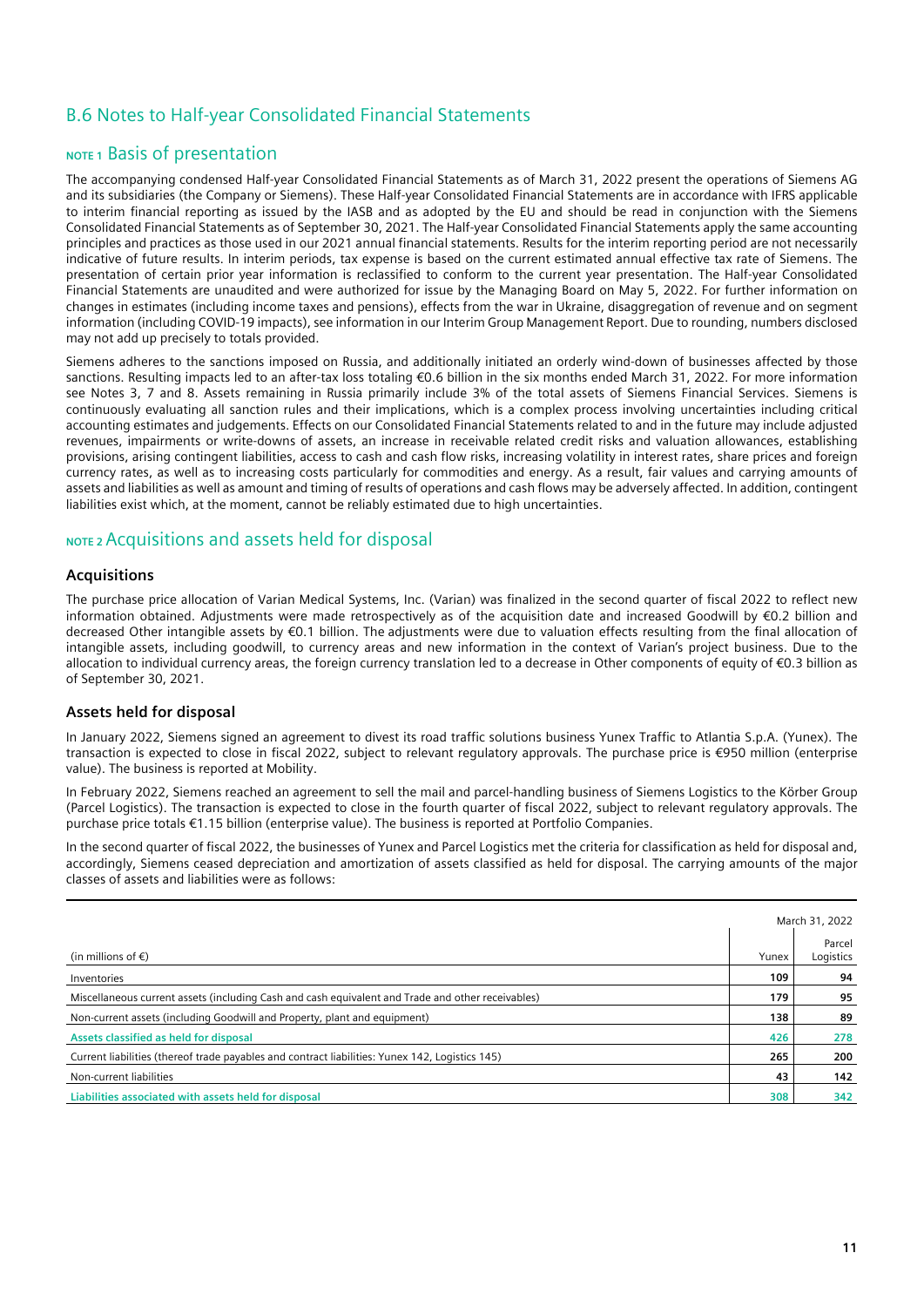### **NOTE 3** Interests in other entities

In February 2022, Siemens AG and Valeo GmbH signed an agreement to sell Siemens AG's 50% stake in the at equity accounted joint venture Valeo Siemens eAutomotive GmbH (disclosed in Portfolio Companies) to Valeo GmbH. The agreement triggered a partial reversal of a previous impairment and resulted in a gain of €292 million presented in Income (loss) from investments accounted for using the equity method, net. The recoverable amount was derived from the expected net consideration (including repayment of shareholder loans). The agreement also triggered a held for sale classification of the joint venture upon which accounting under the equity method ceased. Closing of the sale is expected in July 2022, subject to regulatory approvals.

Mobility holds a 50% investment in a joint venture accounted for using the equity method, which wholly owns an operating company in Russia that designs and manufactures commuter trains and electric locomotives. Significant changes with an adverse effect in the economic and legal environment subsequent to sanctions imposed on Russia triggered an impairment of the entire carrying amount of €105 million presented in Income (loss) from investments accounted for using the equity method, net.

### **NOTE 4** Debt

|                              |         | Current debt |         | Non-current debt |
|------------------------------|---------|--------------|---------|------------------|
|                              | Mar 31, | Sep 30,      | Mar 31, | Sep 30,          |
| (in millions of $\epsilon$ ) | 2022    | 2021         | 2022    | 2021             |
| Notes and bonds              | 5,452   | 5,867        | 37,531  | 37,505           |
| Loans from banks             | 1,000   | 1,183        | 1,570   | 1,100            |
| Other financial indebtedness | 3,373   | 70           | 40      | 46               |
| Lease liabilities            | 673     | 701          | 2,113   | 2,228            |
| <b>Total debt</b>            | 10,499  | 7,821        | 41,254  | 40,879           |

**Debt Issuance Program:** The 3m EURIBOR+0.7% €1.25 billion floating-rate instrument was redeemed as due in the six months ended March 31, 2022. In February 2022, Siemens issued instruments totaling €2.0 billion in three tranches: 0.625% €500 million fixed-rate instrument due February 2027; 1.000% €750 million fixed-rate instrument due February 2030 and 1.250% €750 million fixed-rate instrument due February 2035.

**US\$ Bonds:** The 2.7% US\$1.0 billion fixed-rate instrument and the US\$3m LIBOR+0.61% US\$850 million floating-rate instrument were redeemed as due in the six months ended March 31, 2022.

**Assignable and term loans:** In the six months ended March 31, 2022, three bilateral term loan facilities were newly signed: one bilateral €500 million term loan facility maturing in fiscal 2025; one bilateral €250 million term loan facility maturing in fiscal 2023 with one oneyear extension option and one bilateral €350 million term loan facility maturing in fiscal 2023 with one one-year extension option. The bilateral €500 million term loan facility maturing in fiscal 2022, the bilateral US\$350 million term loan facility maturing in fiscal 2022 and the bilateral US\$150 million term loan facility maturing in fiscal 2022 were redeemed as due. The bilateral US\$500 million term loan facility maturing in fiscal 2024 was extended by one year; there is no extension option remaining.

**Commercial Paper Program:** As of March 31, 2022, and September 30, 2021, US\$3.6 billion (€3.3 billion) and US\$15 million (€13 million) in commercial paper were outstanding, respectively.

### **NOTE 5** Shareholders' equity

In the six months ended March 31, 2022 and 2021, Siemens repurchased 2,070 thousand and 198 thousand treasury shares, respectively. Siemens transferred 3,463 thousand and 3,361 thousand shares of treasury stock, respectively, in the six months ended March 31, 2022 and 2021. In the second quarter of fiscal 2022, a dividend of €4.00 per share was paid.

### **NOTE 6** Contingencies

The following table presents the undiscounted amount of maximum potential future payments for major groups of guarantees:

|                              | Mar 31, | Sep 30, |
|------------------------------|---------|---------|
| (in millions of $\epsilon$ ) | 2022    | 2021    |
| Credit guarantees            | 478     | 530     |
| Performance guarantees       | 11,530  | 15,116  |
|                              | 12,008  | 15,646  |

As of March 31, 2022 and September 30, 2021, in addition to guarantees disclosed in the table above, there are contingent liabilities of €404 million and €475 million which mainly result from other guarantees, from joint and several liabilities of consortia, in particular from the construction of a power plant in Finland, as well as from indemnifications in connection with dispositions of businesses.

As of March 31, 2022 and September 30, 2021, Credit guarantees include €129 million and €124 million, performance guarantees include €11,048 million and €14,508 million and other guarantees include €104 million and €189 million relating to the Siemens Energy business which were not transferred; however, for which Siemens holds reimbursement rights towards Siemens Energy.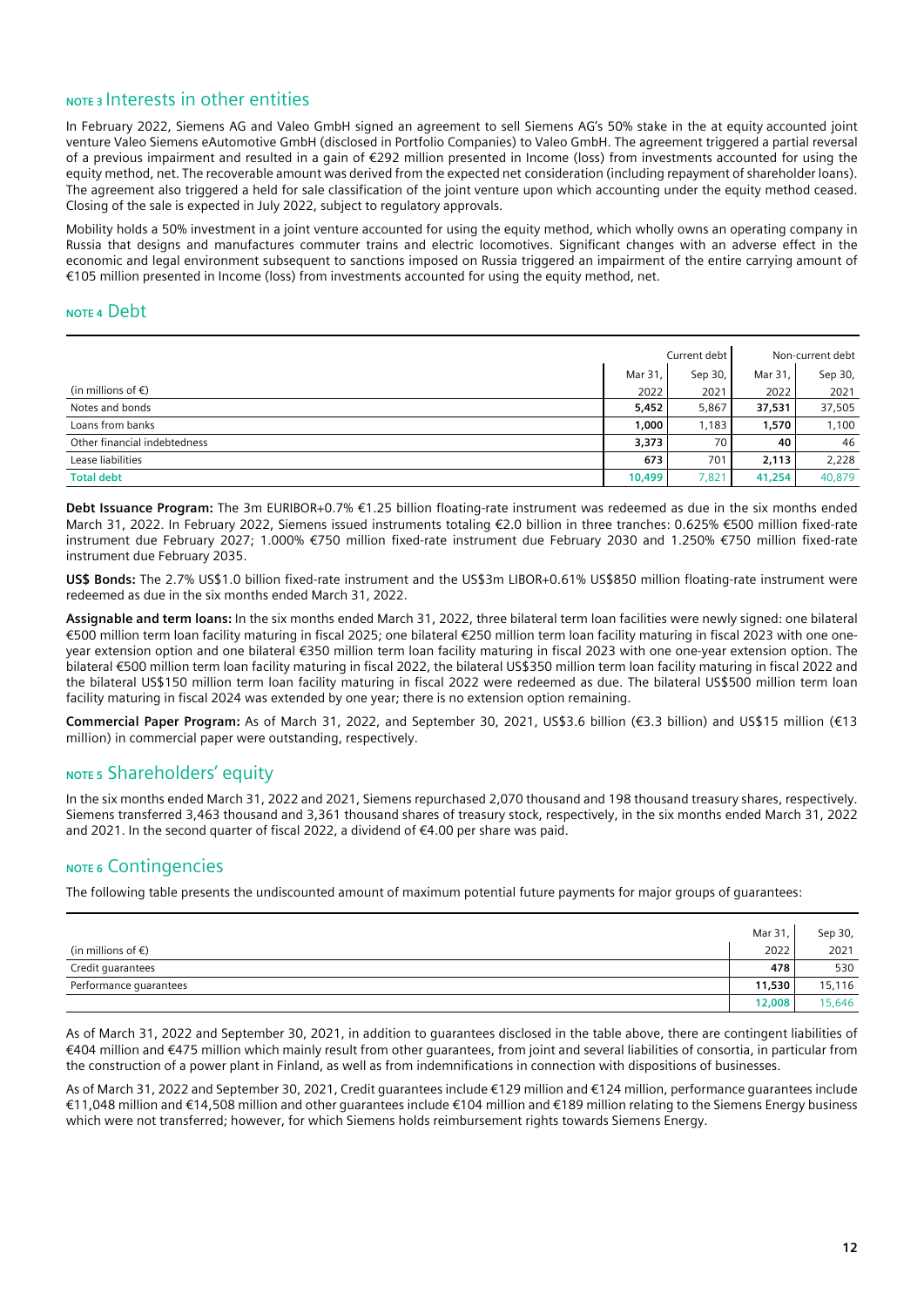# **NOTE 7** Financial instruments and hedging activities

Financial instruments measured at cost or amortized cost for which the carrying amount does not approximate fair value:

|                                                   |            | Mar 31, 2022 |            | Sep 30, 2021 |
|---------------------------------------------------|------------|--------------|------------|--------------|
|                                                   |            | Carrying     |            | Carrying     |
| (in millions of $\epsilon$ )                      | Fair value | amount I     | Fair value | amount       |
| Notes and bonds                                   | 42,842     | 42,983       | 45,594     | 43,373       |
| Loans from banks and other financial indebtedness | 5,933      | 5,984        | 2,400      | 2,398        |

The following table allocates financial assets and liabilities measured at fair value to the three levels of the fair value hierarchy:

|                                                                                 |       |         |         | Mar 31, 2022 |
|---------------------------------------------------------------------------------|-------|---------|---------|--------------|
| (in millions of $\epsilon$ )                                                    | Level | Level 2 | Level 3 | Total        |
| Financial assets measured at fair value, thereof:                               | 794   | 2.121   | 1,306   | 4,221        |
| Equity instruments measured at fair value through profit and loss               | 581   | 82      | 417     | 1,080        |
| Equity instruments measured at fair value through Other comprehensive income    |       |         | 755     | 756          |
| Debt instruments measured at fair value through profit and loss                 | 213   |         | 134     | 349          |
| Derivative financial instruments                                                |       | 2,037   |         | 2,037        |
| Financial liabilities measured at fair value - Derivative financial instruments |       | 995     |         | 995          |

Siemens has various derivates not designated in a hedging relationship amongst others to manage receivables-related foreign currency and interest rate risks in Russia. The fair value measurements as of March 31, 2022 resulted in a temporary gain of €0.2 billion in the six months ended March 31, 2022, mainly due to increased interest rates in Russia. The effects are presented in Other financial income (expenses), net and in reconciling items of Segment information.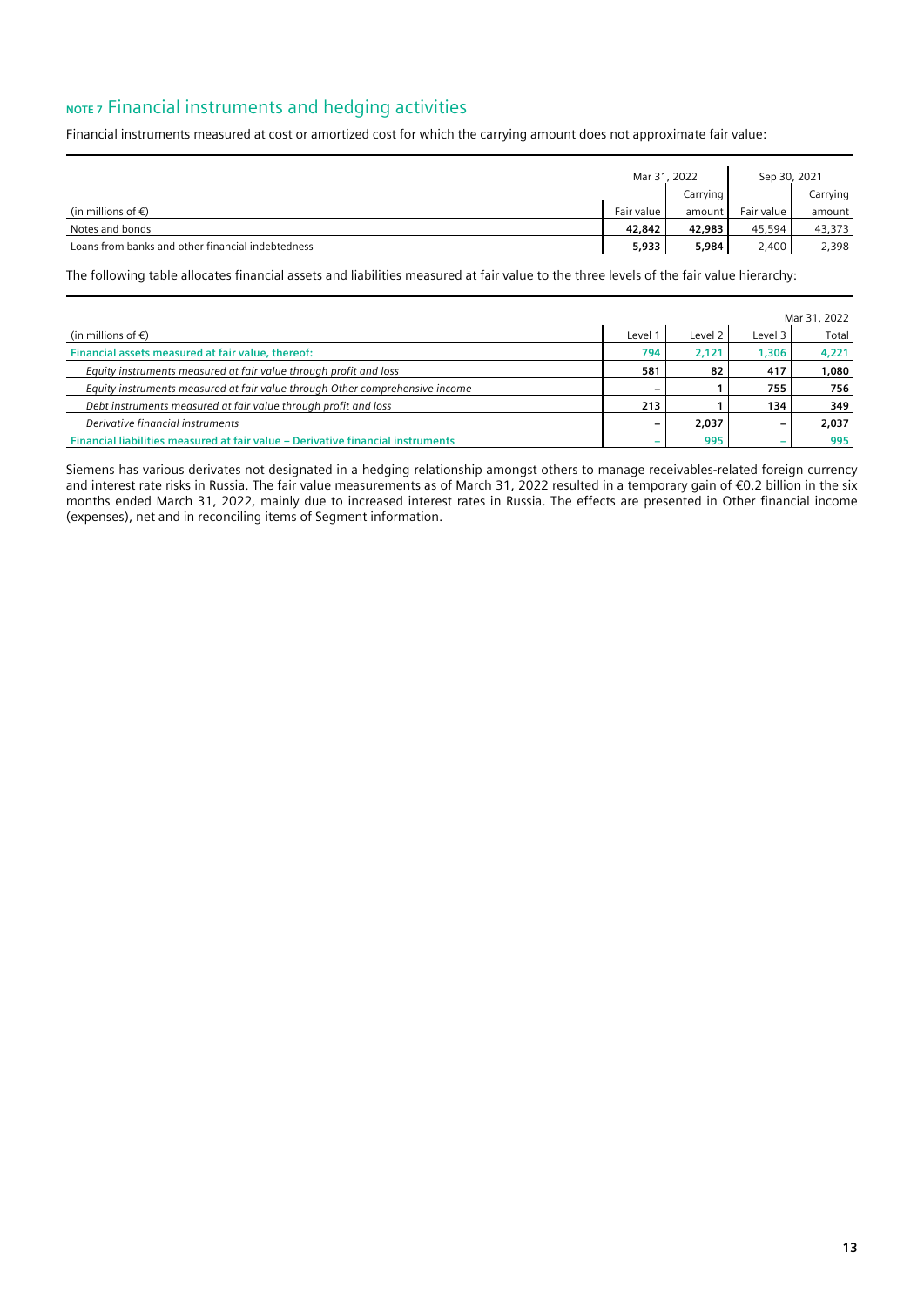# **NOTE 8** Segment information

|                                                               |            | Orders  |         | External revenue |         | Intersegment<br>Revenue |            | Total<br>revenue |            | Profit  |         | Assets  |            | Free cash flow |         | Additions to<br>intangible<br>assets and<br>property, plant<br>& equipment |         | Amortization,<br>depreciation &<br>impairments |
|---------------------------------------------------------------|------------|---------|---------|------------------|---------|-------------------------|------------|------------------|------------|---------|---------|---------|------------|----------------|---------|----------------------------------------------------------------------------|---------|------------------------------------------------|
|                                                               | First half |         |         | First half       |         | First half              | First half |                  | First half |         | Mar 31, | Sep 30, | First half |                |         | First half                                                                 |         | First half                                     |
| (in millions of $\epsilon$ )                                  | FY 2022    | FY 2021 | FY 2022 | FY 2021          | FY 2022 | FY 2021                 | FY 2022    | FY 2021          | FY 2022    | FY 2021 | 2022    | 202     | FY 2022    | FY 2021        | FY 2022 | FY 2021                                                                    | FY 2022 | FY 2021                                        |
| Digital Industries                                            | 13,035     | 8,440   | 8,724   | 7,626            | 188     | 170                     | 8,912      | 7,796            | 1,773      | ,660    | 10,627  | 10,123  | ,509       | 1,579          | 108     | 85                                                                         | 338     | 317                                            |
| Smart Infrastructure                                          | 9,975      | 7,807   | 7,651   | 6,890            | 168     | 149                     | 7,819      | 7,039            | 925        | 776     | 5,016   | 4,385   | 437        | 685            | 78      | 69                                                                         | 162     | 158                                            |
| Mobility                                                      | 7,874      | 4,869   | 4,541   | 4.449            | 5       | 16                      | 4,546      | 4,465            | (146)      | 423     | 2,840   | 2,661   | 246        | (107)          | 95      | 76                                                                         | 133     | 92                                             |
| Siemens Healthineers                                          | 12,404     | 8,878   | 10,490  | 7,807            | 38      | 27                      | 10,528     | 7,833            | 1,685      | .368    | 32,888  | 31,205  | 1,153      | 1,454          | 376     | 285                                                                        | 669     | 407                                            |
| <b>Industrial Business</b>                                    | 43,288     | 29,994  | 31,405  | 26,771           | 399     | 362                     | 31,804     | 27,133           | 4,237      | 4,228   | 51,370  | 48,374  | 3,345      | 3,612          | 657     | 514                                                                        | 1,302   | 974                                            |
| Siemens Financial Services                                    | 327        | 341     | 314     | 326              | 13      | 15                      | 327        | 341              | 335        | 272     | 31,354  | 30,384  | 441        | 440            | 13      |                                                                            | 101     | 103                                            |
| Portfolio Companies                                           | 1,831      | 1,624   | 1,406   | ,288             | 81      | 84                      | 1,487      | 1,372            | 352        | (71)    | 1,007   | 576     | (22)       | 102            | 12      |                                                                            | 21      | 26                                             |
| Reconciliation to<br><b>Consolidated Financial Statements</b> | (258)      | (140)   | 412     | 350              | (493)   | (461)                   | (81)       | (111)            | (726)      | (482)   | 60,214  | 60,038  | (1,246)    | (1,923)        | 223     | 162                                                                        | 368     | 302                                            |
| <b>Siemens (continuing operations)</b>                        | 45,188     | 31,819  | 33,537  | 28,736           |         |                         | 33,537     | 28,736           | 4,198      | 3,948   | 143,946 | 139,372 | 2,519      | 2,232          | 905     | 692                                                                        | 1,792   | 1,406                                          |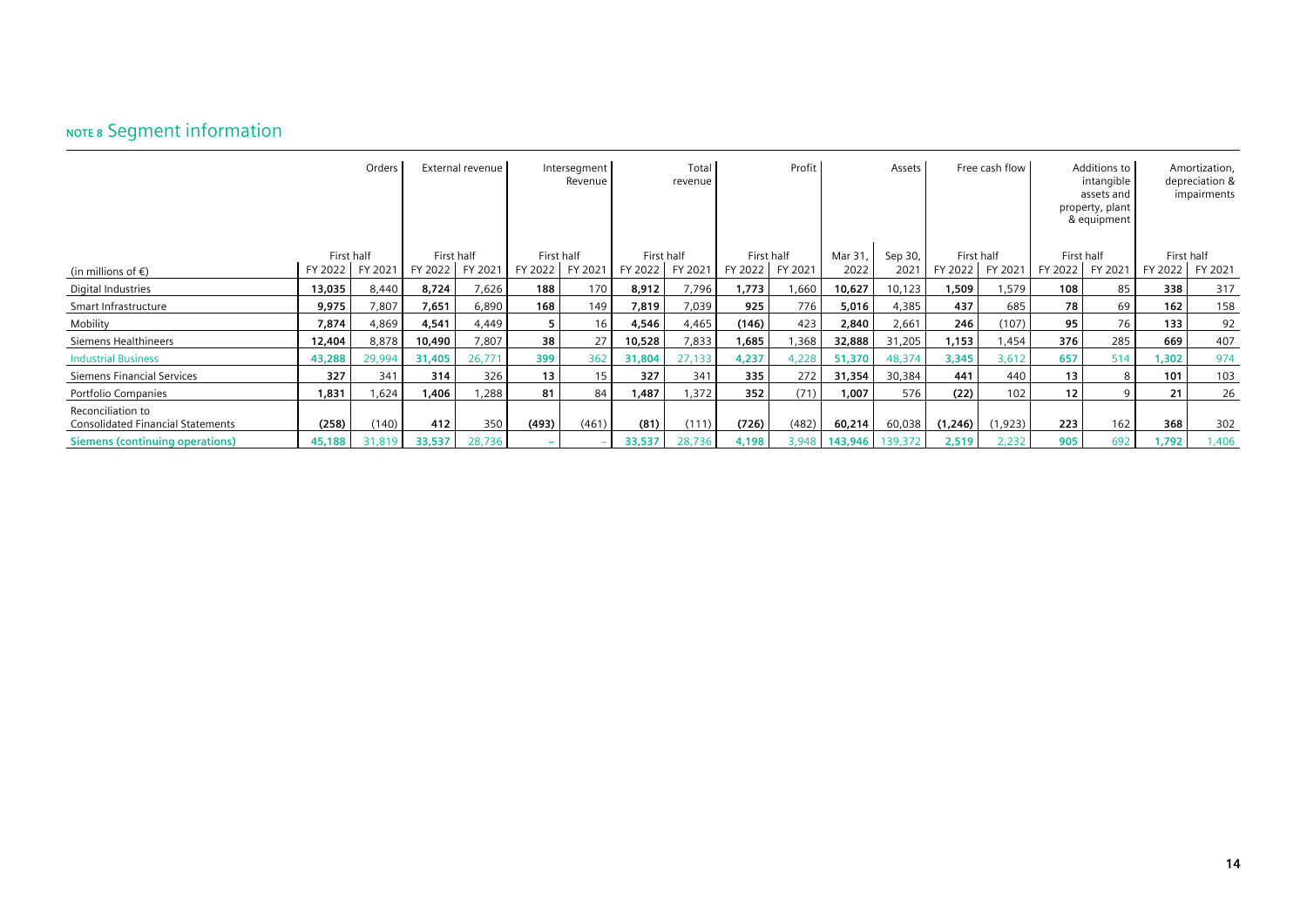Segment information is disclosed for continuing operations; prior year Assets are reclassified to conform to the current year presentation. Segment measurement principles are those as described in the September 30, 2021 Siemens Report. Revenue includes revenue from contracts with customers and revenue from leasing activities. In the six months ended March 31, 2022 and 2021, lease revenue is €495 million and €506 million.

Subsequent to sanctions imposed on Russia, earnings of Mobility were burdened by a pre-tax loss of €0.6 billion in the six months ended March 31, 2022. Included is a net impact from and in connection with contracts with customers in Russia of €(0.4) billion as well as the above mentioned impairment of an investment of €0.1 billion.

### **Reconciliation to Consolidated Financial Statements**

To better address our investors' needs, individual line items of our Profit and Asset reconciliations are displayed in a new structure as of the beginning of fiscal 2022. Essentially, the previous line item Corporate items is split into Governance (primarily including Siemens brand fees and governance costs), Innovation (including results from our units Technology and Next47) and into financing and other items. The latter, which includes activities of Advanta and Global Business Solution, were combined with our previous Eliminations, Corporate Treasury and other reconciling items and renamed to Financing, eliminations and other items. Content and measurement principles of reconciling items mainly remained unchanged. Prior period amounts conform to the current period disclosure.

#### **Profit**

|                                                                     | First half |         |
|---------------------------------------------------------------------|------------|---------|
| (in millions of $\epsilon$ )                                        | FY 2022    | FY 2021 |
| Siemens Energy Investment                                           | (131)      | (63)    |
| Siemens Real Estate                                                 | (15)       | 70      |
| Innovation                                                          | (80)       | (81)    |
| Governance                                                          | (193)      | (262)   |
| Centrally carried pension expense                                   | (46)       | (96)    |
| Amortization of intangible assets acquired in business combinations | (496)      | (303)   |
| Financing, eliminations and other items                             | 234        | 252     |
| <b>Reconciliation to Consolidated Financial Statements</b>          | (726)      | (482)   |

In the six months ended March 31, 2022, reconciling items include a gain of €224 million from an investment accounted for using the equity method including a gain from an initial public offering and a loss of €116 million due to measuring an investment at fair value through profit and loss.

#### **Assets**

|                                                            | Mar 31   | Sep 30,   |
|------------------------------------------------------------|----------|-----------|
| (in millions of $\epsilon$ )                               | 2022     | 2021      |
| Siemens Energy Investment                                  | 6,429    | 6,458     |
| Assets Siemens Real Estate                                 | 4,635    | 4,535     |
| Assets Innovation, Governance and Pensions                 | 1,352    | 1,674     |
| Asset-based adjustments:                                   |          |           |
| Intragroup financing receivables                           | 54,979   | 55,190    |
| Tax-related assets                                         | 4,381    | 4,523     |
| Liability-based adjustments                                | 34,118   | 33,218    |
| Financing, eliminations and other items                    | (45,680) | (45, 560) |
| <b>Reconciliation to Consolidated Financial Statements</b> | 60,214   | 60,038    |

### **NOTE 9** Related party transactions

Siemens has relationships with many joint ventures and associates in the ordinary course of business whereby Siemens buys and sells a wide variety of products and services generally on arm's length terms. The transactions between continuing operations and joint ventures and associates were as follows:

|                              |            | Sales of goods and services<br>and other income |      | Purchases of goods and<br>services and other expenses |         | Receivables |         | <b>Liabilities</b> |
|------------------------------|------------|-------------------------------------------------|------|-------------------------------------------------------|---------|-------------|---------|--------------------|
|                              | First half |                                                 |      | First half                                            | Mar 31, | Sep 30,     | Mar 31. | Sep 30,            |
| (in millions of $\epsilon$ ) | 2022       | 2021                                            | 2022 | 2021                                                  | 2022    | 2021        | 2022    | 2021               |
| Joint ventures               | 59         | 77                                              | 24   |                                                       | 52      | 113         | 78      | 8                  |
| Associates                   | 637        | 537                                             | 264  | 278                                                   | 1.385   | 1.129       | 825     | 861                |
|                              | 697        | 613                                             | 288  | 283                                                   | 1.437   | .242        | 903     | 870                |

As of March 31, 2022 and September 30, 2021, guarantees to joint ventures and associates amounted to €10,929 million and €14,533 million, respectively, therein €10,644 million and €14,159 million, respectively, to associates. These guarantees included mainly obligations from performance and credit guarantees in connection with the Siemens Energy business. For these guarantees, Siemens has reimbursement rights towards Siemens Energy.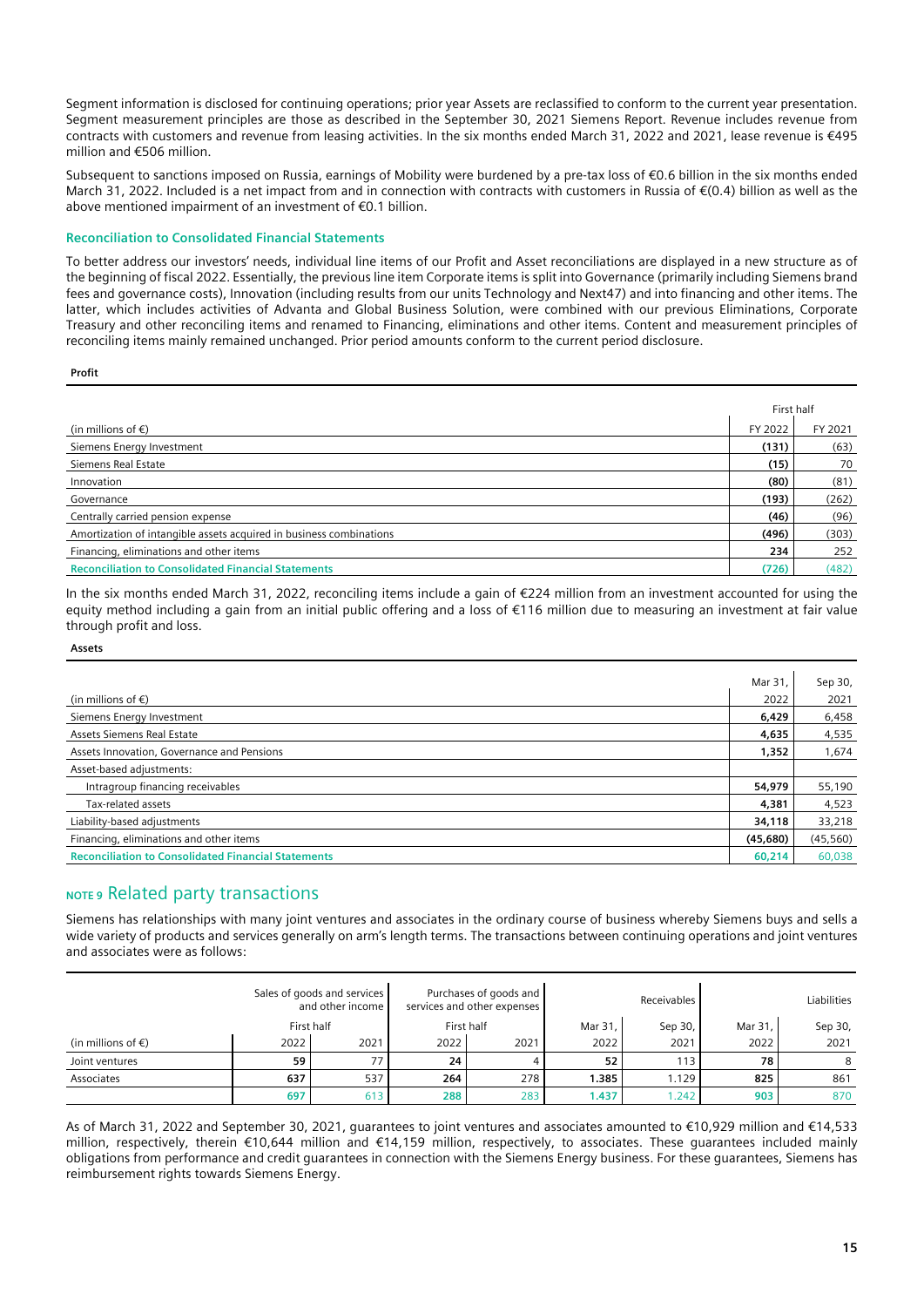As of March 31, 2022 and September 30, 2021, loans given to joint ventures and associates amounted to €1,206 million and €1,138 million, respectively, therein €1,189 million and €1,122 million related to joint ventures, respectively. Thereof, based on an agreement to sell Siemens AG's 50% stake in Valeo Siemens eAutomotive GmbH, loans of €1,100 million (€1,033 million as of September 30, 2021) given to this joint venture were classified as held for sale. The related book values amounted to €363 million and €28 million, therein €359 million and €25 million related to joint ventures, respectively. Valuation adjustments recognized in the first six months ended March 31, 2022 and March 31, 2021 adjusted book values of loans related to joint ventures by €259 million and €(98) million, respectively.

As of March 31, 2022 and September 30, 2021, the Company had commitments to make capital contributions of €98 million and €72 million to its joint ventures and associates, therein €92 million and €65 million related to joint ventures, respectively.

As of March 31, 2022 and September 30, 2021, there were loan commitments to joint ventures amounting to €285 million and €222 million, respectively.

### **NOTE 10** Subsequent event

As of March 31, 2022, the carrying amount of the investment in Siemens Energy AG was €6.3 billion. After the reporting date, the stock exchange price of the Siemens Energy AG share fell considerably and was temporarily more than 30% below the carrying amount per share.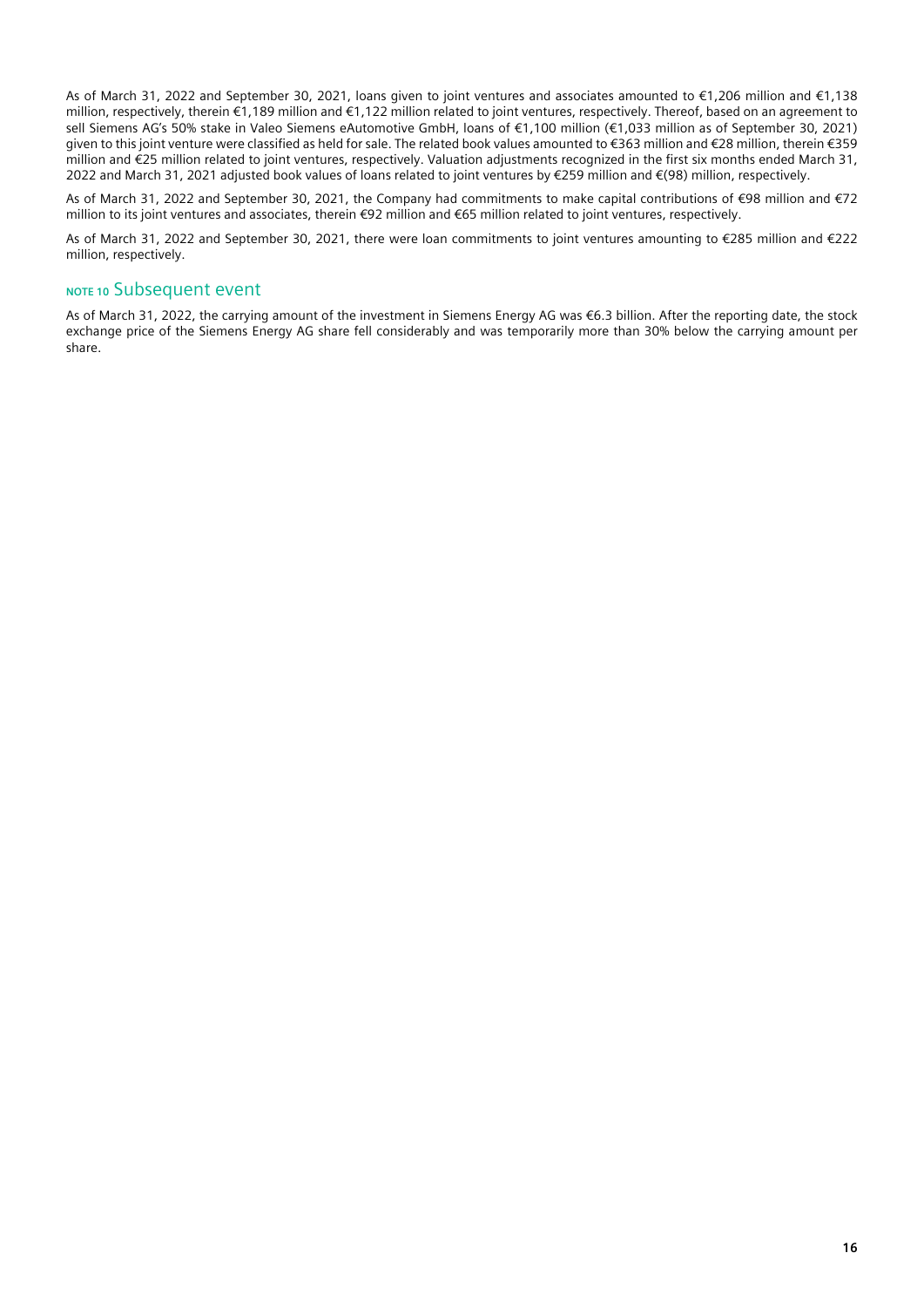# <span id="page-16-0"></span>C. Additional information

# <span id="page-16-1"></span>C.1 Responsibility statement

To the best of our knowledge, and in accordance with the applicable reporting principles for half-year financial reporting, the Half-year Consolidated Financial Statements give a true and fair view of the assets, liabilities, financial position and profit or loss of the Group, and the Interim Group Management Report includes a fair review of the development and performance of the business and the position of the Group, together with a description of the material opportunities and risks associated with the expected development of the Group for the remaining months of the financial year.

| MUILLII, MAY 3, ZUZZ       |                           |
|----------------------------|---------------------------|
| Siemens Aktiengesellschaft |                           |
| The Managing Board         |                           |
|                            |                           |
| Dr. Roland Busch           |                           |
| Cedrik Neike               | <b>Matthias Rebellius</b> |
| Prof Dr Ralf P Thomas      | aaailla Wi                |

# <span id="page-16-2"></span>C.2 Review Report

Munich, May 5, 2022

To Siemens Aktiengesellschaft, Berlin and Munich

We have reviewed the half-year consolidated financial statements of Siemens Aktiengesellschaft, Berlin and Munich, which comprise the consolidated statements of income, comprehensive income, financial position, cash flows and changes in equity, and notes to half-year consolidated financial statements, and the interim group management report for the period from October 1, 2021 to March 31, 2022, which are part of the half-year financial report pursuant to Sec. 115 WpHG ("Wertpapierhandelsgesetz": German Securities Trading Act). The Company's management is responsible for the preparation of the half-year consolidated financial statements in accordance with IFRSs on interim financial reporting as issued by the IASB and as adopted by the EU and of the interim group management report in accordance with the requirements of the WpHG applicable to interim group management reports. Our responsibility is to issue a report on the halfyear consolidated financial statements and the interim group management report based on our review.

We conducted our review of the half-year consolidated financial statements and of the interim group management report in compliance with German Generally Accepted Standards for the Review of Financial Statements promulgated by the Institut der Wirtschaftsprüfer (IDW - Institute of Public Auditors in Germany) and in supplementary compliance with International Standard on Review Engagements 2410, "Review of Interim Financial Information Performed by the Independent Auditor of the Entity". Those standards require that we plan and perform the review to obtain a certain level of assurance in our critical appraisal to preclude that the half-year consolidated financial statements are not prepared, in all material respects, in accordance with IFRSs on interim financial reporting as issued by the IASB and as adopted by the EU and that the interim group management report is not prepared, in all material respects, in accordance with the requirements of the WpHG applicable to interim group management reports. A review is limited primarily to making inquiries of the Company's employees and analytical assessments and therefore does not provide the assurance obtainable from an audit of financial statements. Since, in accordance with our engagement, we have not performed an audit of financial statements, we cannot issue an auditor's report.

Based on our review nothing has come to our attention that causes us to believe that the half-year consolidated financial statements are not prepared, in all material respects, in accordance with IFRSs on interim financial reporting as issued by the IASB and as adopted by the EU or that the interim group management report is not prepared, in all material respects, in accordance with the provisions of the WpHG applicable to interim group management reports.

Munich, May 5, 2022

Ernst & Young GmbH Wirtschaftsprüfungsgesellschaft

Breitsameter Dr. Gaenslen Wirtschaftsprüferin Wirtschaftsprüfer [German Public Auditor] [German Public Auditor]